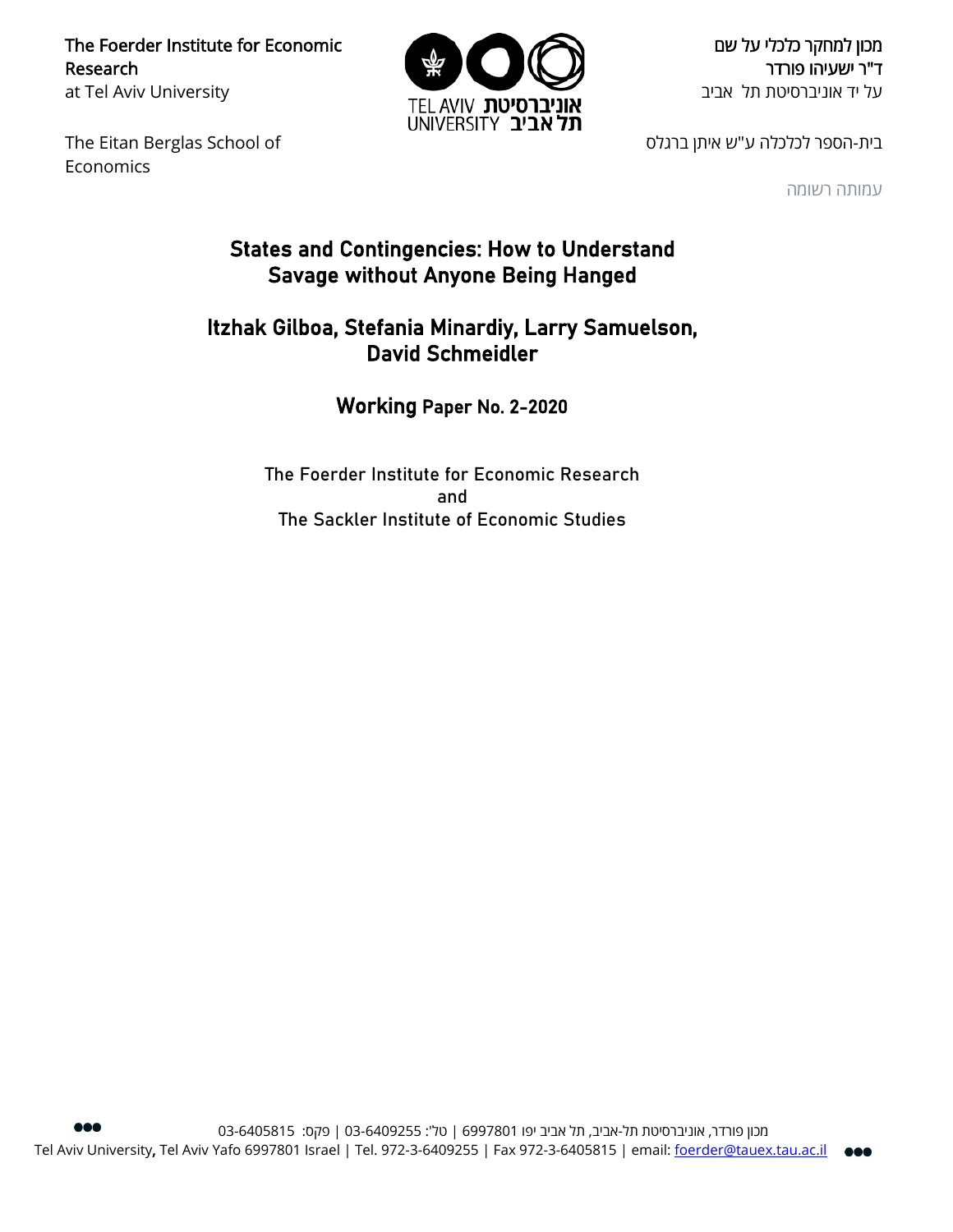# States and Contingencies: How to Understand Savage without Anyone Being Hanged

Itzhak Gilboa<sup>\*</sup>, Stefania Minardi<sup>†</sup>, Larry Samuelson<sup>‡</sup>, and David Schmeidler<sup>§</sup>

January 24, 2019

#### Abstract

Models of decision making under uncertainty gain much of their power from the specification of states so as to resolve all uncertainty. However, this specification can undermine the presumed observability of preferences on which axiomatic theories of decision making are based. We introduce the notion of a contingency. Contingencies need not resolve all uncertainty, but preferences over functions from contingencies to outcomes are (at least in principle) observable. In sufficiently simple situations, states and contingencies coincide. In more challenging situations, the analyst must choose between sacrificing observability in order to harness the power of states that resolve all uncertainty, or preserving observability by working with contingencies.

## Contents

|    | Introduction                   |           |
|----|--------------------------------|-----------|
|    | What is a State?<br>2.1        | 5<br>$-5$ |
|    | The Power of Resolution<br>2.2 | - 6       |
| 3  | What is Observable?            | 11        |
|    | 3.1                            | 11        |
|    | 3.2                            |           |
|    | 3.3                            |           |
|    | 3.4                            | 15        |
| 4  | Contingencies                  | 19        |
| 5. | Conclusion                     | 23        |
| 6  | <b>Bibliography</b>            | 23        |

<sup>∗</sup>HEC, Paris-Saclay, and Tel-Aviv University. tzachigilboa@gmail.com †HEC, Paris-Saclay. minardi@hec.fr

‡Yale University. larry.samuelson@yale.edu. Financial support from the National Science Foundation (SES-1459158) is gratefully acknowledged.

<sup>§</sup>Tel-Aviv University, davidschmeidler@gmail.com.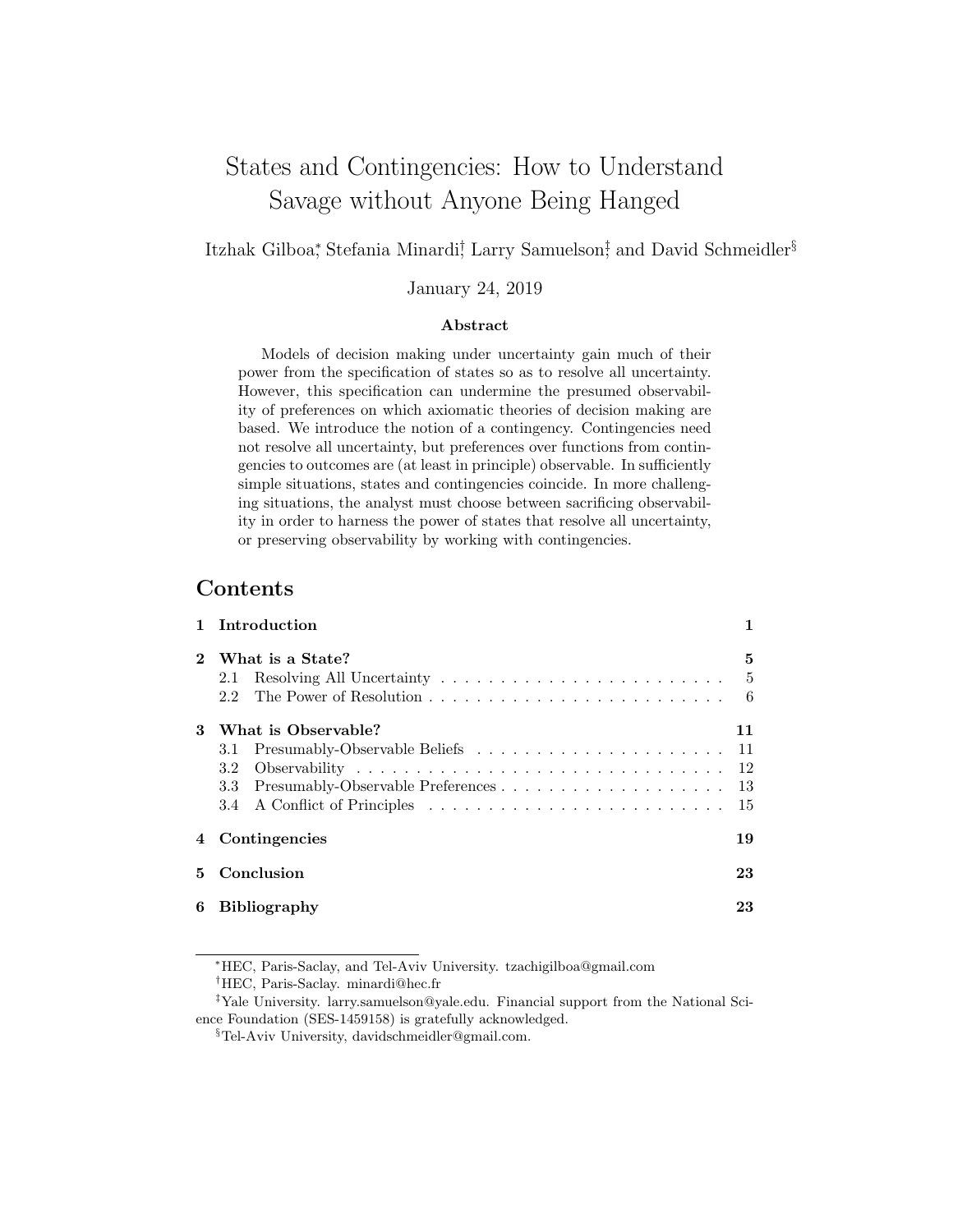## 1 Introduction

The classical model of decision making under uncertainty involves sets of (i) states of nature (or "states of the world"),  $S$ ; (ii) outcomes,  $X$ ; and (iii) acts, A, that are functions from states to outcomes. Choice is made among the acts, and is formally described by a binary relation, a choice function, choice probabilities, or some other model of selection among alternatives. The choice of the act by the decision maker and of a state by "Nature" jointly determine the outcome.

Formal models of choice among functions (from an abstract set, S, to another abstract set,  $X$ ) can have a variety of interpretations, and, indeed, pop up in various contexts in economic theory. In particular, the formal model of decision under uncertainty can also describe social choice (where S is interpreted as a set of individuals), choices over time (where  $S$  represents a set of time periods), or multi-criteria decision making (where S describes different criteria of choice). Decision theory, at least as taught in textbooks, has a set of informal guidelines for successful modeling of choice problems in each of these interpretations. These "user manuals" are not part of the theory itself, and are usually not formally modeled, though in principle they could be modeled.<sup>1</sup>

For decision under uncertainty, the informal guidelines usually include two principles:

1. Each state describes all relevant aspects of reality, and exactly one of the states will transpire (as in the interpretation of the standard model of probability theory). Common exceptions include models in which outcomes are objective ("roulette") lotteries, as in Anscombe-Aumann (1963), where some uncertainty (namely, the result of the spin of the roulette wheel) is not resolved by the choice of a state of nature. This, however, is often viewed as a mathematical simplification that is useful in providing some structure and richness to the set of outcomes. Other exceptions include models of bounded rationality in which the decision maker might not be aware of all

<sup>1</sup>For example, game theory textbooks usually provide a formal construction of the "normal form" of a game based on its "extensive form". This could be viewed as a formal guide to modeling situations of interest (captured by the extensive form) in a given formal structure (the normal form). Note that this involves an additional layer of modeling: both the extensive and the normal form games can be viewed as models of reality. Formally describing how to construct one from the other can be viewed as a description of the work of the game theorist. This is particularly intuitive when one constructs the normal form from the extensive one: the "real" social situation unfolds over time, in a way that is closer to the extensive form, and the modeler who prefers to work with a simpler mathematical object constructs the normal form.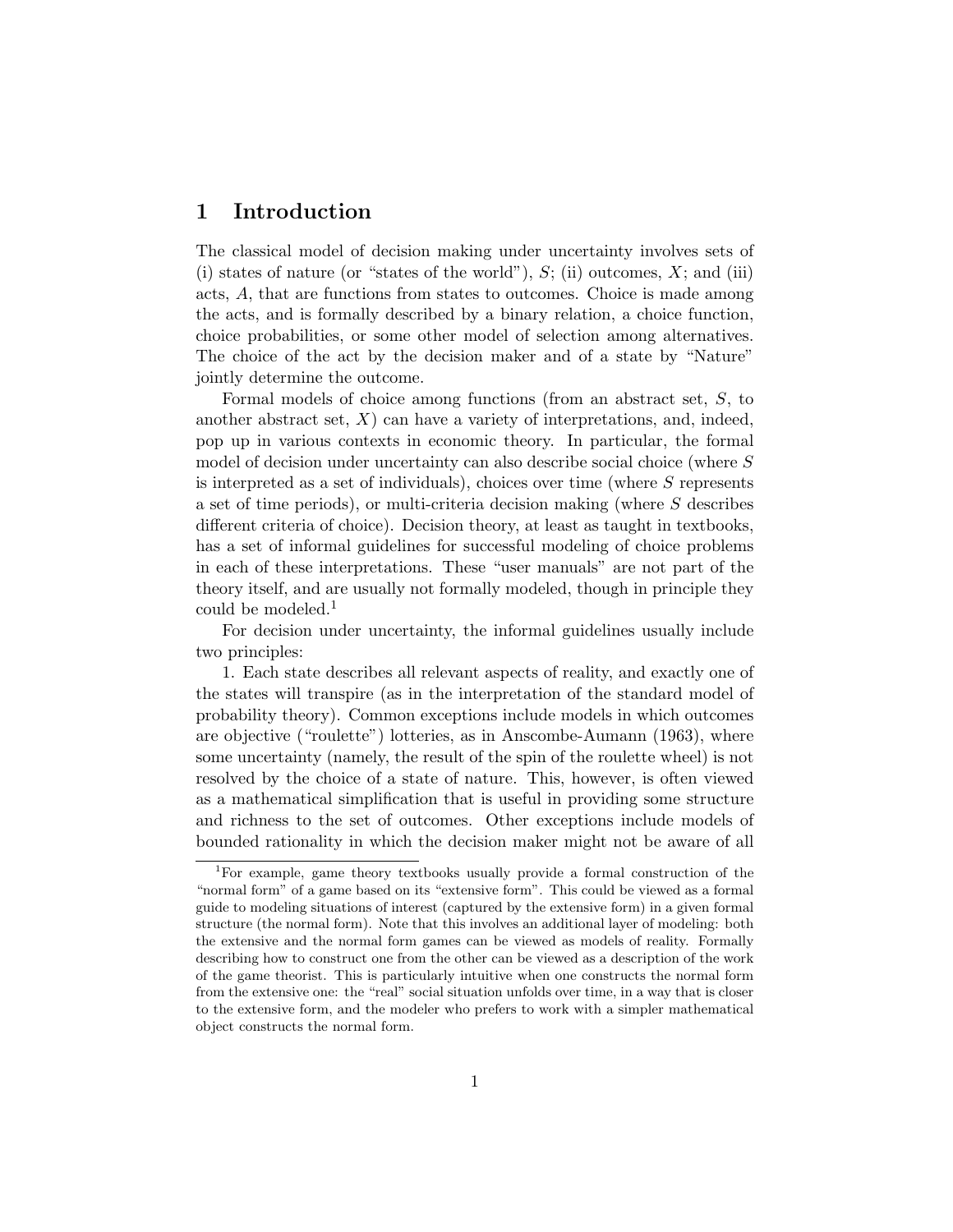the possible states, or considers only a coarse partition of the state space. By and large, however, the common lore of decision theory suggests that the "right" way to model a problem is by including all that is relevant in a description of a state.

2. The decision maker cares only about the outcome she experiences. Outcomes are therefore expected to include all that is relevant to the decision maker's well-being and choice considerations. This principle, too, has exceptions, often in the behavioral economics literature. For example, the context in which an outcome is experienced, the very fact that a choice has been made, and the counterfactual choices that could have been made could all be relevant to the experience of the decision maker, and could affect her choices. A prominent example is given by models involving regret, in which an outcome could result in different levels of well-being depending on the alternative outcomes that were possible but are not experienced. In a formally similar way, if the decision maker is affected by considerations of responsibility and guilt, the very act of choice can affect the resulting outcome. Being rich when others are poor can affect well-being differently if the decision maker chose this state of affairs than if she isn't responsible for it. Similarly, the decision maker might experience "warm glow" (Andreoni, 1990; Evren and Minardi, 2017) as a result of the very fact that she made a certain choice. Yet, the standard model of decision making is consequentialist, and is applicable if the modeler strives to define outcomes in such a way that they describe all that is relevant to the decision.

These guidelines for using the model of decision making under uncertainty provide neat distinctions between beliefs (about states), tastes (over outcomes), and choices (among acts). Beliefs are defined (only) over states: any relevant question about knowledge or belief boils down to a question about the likelihood of a subset of states (usually referred to as "events"). Tastes are defined (only) over outcomes: any question that has to do with well-being should be reflected in the desirability of outcomes. Finally, choices are made (only) among acts: the decision maker has no control over the states, and cannot choose outcomes directly; any choice of an outcome is mediated by a choice of an act.

The three-way distinction between states/outcomes/acts and, correspondingly, between beliefs/tastes/choices is highly insightful. While it has been discarded by some theories of decision (see Jeffrey, 1965), it has largely been adopted by the field, including its applications to economic theory, game theory, and related areas.<sup>2</sup> Moreover, in cases where real-life phenomena

 $2$ This distinction predates the formal development of decision theory. To a large extent,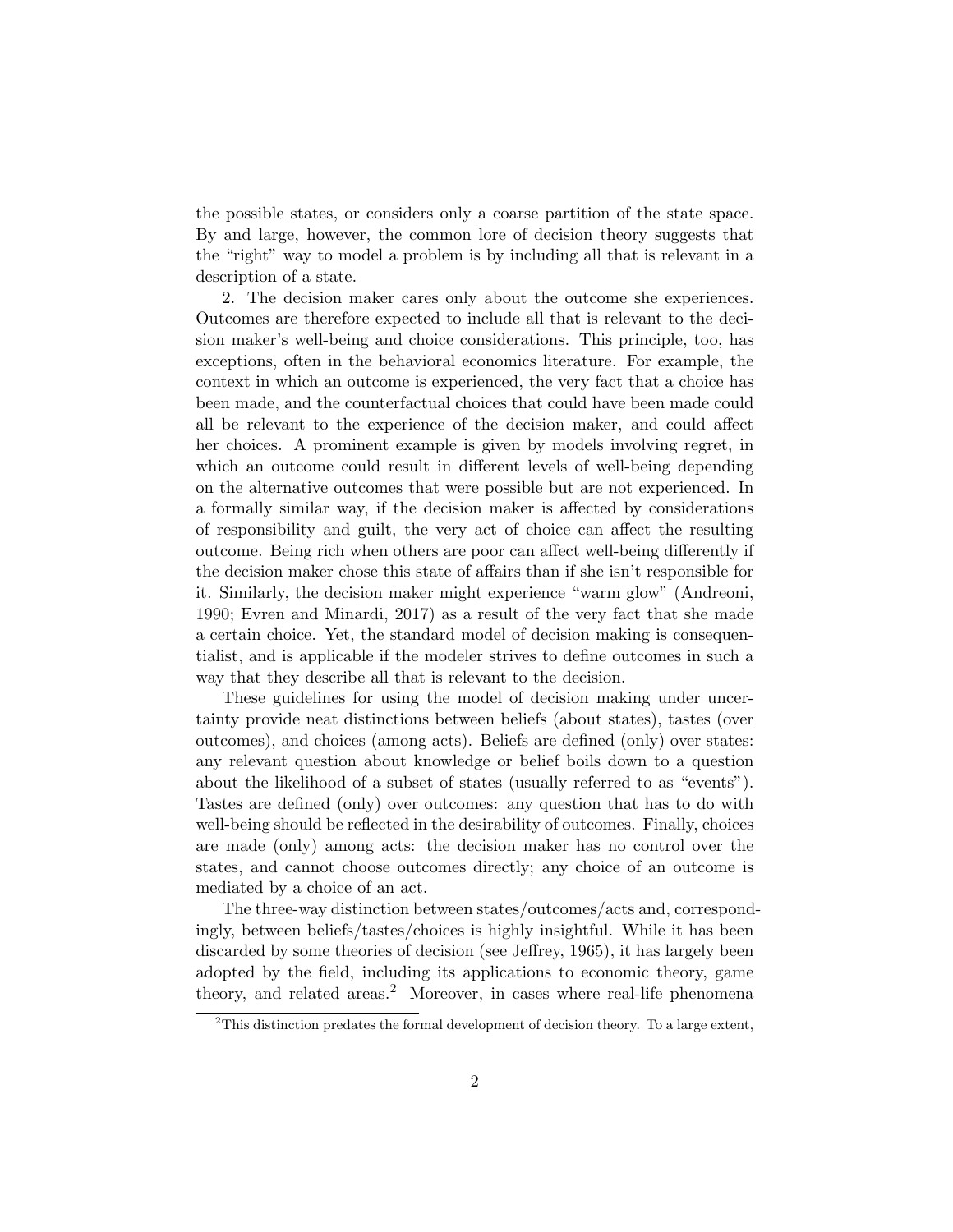required greater flexibility than these distinctions allow, the common approach, at least in theoretical work, is to re-define the basic concepts so as to retain the neat distinctions. For example, if a given outcome yields different levels of well-being when experienced at different states, the standard theoretical approach is to re-define the outcome so that it includes all aspects of the state that are relevant to well-being. Thus, when Aumann (1971) suggested that the desirability of an outcome "swimsuit" depends on it occurring on a rainy or sunny state of nature, Savage's (1971) response was that a "swimsuit" is not an outcome, and that an appropriately defined outcome could be "sun bathing in a swimsuit on a sunny day on the beach". Similarly, the notion of a "state" can and has often been re-defined, in such a way that all relevant uncertainty boils down to the uncertainty about the state that transpires.

Such re-definitions of primitives of a model are often very powerful, allowing a variety of seemingly different problems to be analyzed by the same principles. A similar approach has been adopted by game theory, which also offers a general method of analysis by identification of basic concepts. On top of the decision-theoretic concepts of states, outcomes, and acts/strategies, game theory also involves players, and this concept can also be re-defined when needed. For example, to cope with dynamic inconsistency it is common to define each agent of a player as a separate player. Even in general equilibrium theory, which is more structured than either game theory or decision theory, one has some freedom in defining a basic concept such as a "good". If the same product is sold at different locations at different prices, the standard theoretical approach is to re-define it in such a way that its location is part of its description. With this definition one finds that there may be many goods in the model, but each good can still have a single price, and the general modeling method can be applied.

At the same time, re-definitions of this nature carry the risk of rendering a theory vacuous. If, for example, at every node in the game a new player is defined, can we predict future play based on the utilities of players we observed in the past? Or, if every time and location define a new good, can we say something meaningful about the reaction of demand to price changes?

Such questions are clearly relevant also when one re-defines the basic concepts of decision theory. We find that they are particularly important in this context for two reasons. First, the notion of "states of nature" has undergone at least five major conceptual re-definitions since it was formally

it is already suggested in Pascal's analysis of the "Wager" (Pascal, 1670).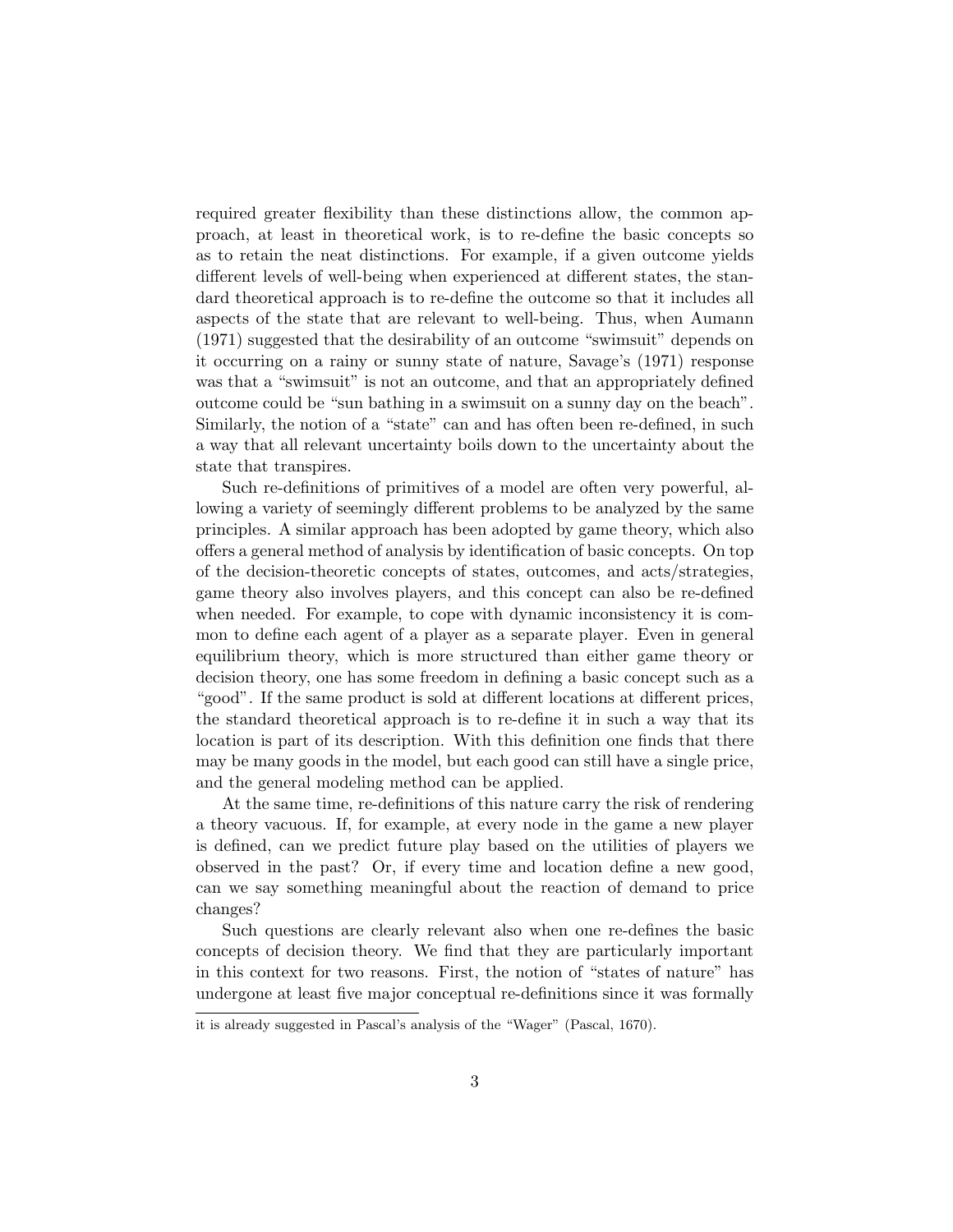introduced. Second, decision theory is supposed to lay the foundations for concepts such as "utility" and "probability", and, as such, it takes special care in relying on observable, or at least presumably-observable data. However, the re-definitions of the concepts of states mentioned above make the notion of presumably-observable preferences questionable. The purpose of this note is to spell out the five re-definitions of "states", and to highlight the tension between them and the principle of observability. We hold that sometimes this theoretical tension is too difficult to ignore, and one has to make a choice: adhere to the general "conceptual framework" of decision theory, using states in their utmost generality while sacrificing the presumption of observability, or restrict attention to more limited models in which preferences can be assumed observable (in principle). We refer to the states of nature in the latter models as "contingencies". Thus, we suggest to retain the term "states" for models in which each element  $s \in S$  is interpreted to resolve all uncertainty, and to use the term "contingencies" for models in which all preferences among acts in  $A$  can be in-principle observed. In many problems of interest the two interpretations are compatible, and the set S can simultaneously be viewed as a set of states and of contingencies. In such problems one can rest assured that all relevant sources of uncertainty are captured in the elements of S, as well as that one can cite axiomatizations that rely on observed preferences. However, in many other problems one has to choose between states or contingencies, that is, whether to insist on resolution of all uncertainty or on observability.

We hold that both practices are valid and useful. When using states, one reaps the benefits of clarity of thought and of exposition, and uses the decision theoretic model as a very powerful analytical tool. When employing contingencies, one can use axiomatic derivations such as Savage's (1954) to identify specific models, whether for normative or descriptive purposes. However, one should be careful and recall that it is not always the case that these theoretical benefits can be enjoyed in tandem.

The rest of this note is structured as follows. Section 2 discusses the five re-definitions of states in the literature, and illustrates how the generality of decision theory relies on the ability to specify states in sufficient detail as to capture all relevant uncertainty. Section 3 argues that in the process of specifying such states, one compromises  $-$  if not completely foregoes  $$ the ability to observe all relevant preferences, even in principle. Section 4 concludes by highlighting the tradeoff that sometimes exists between using states and contingencies.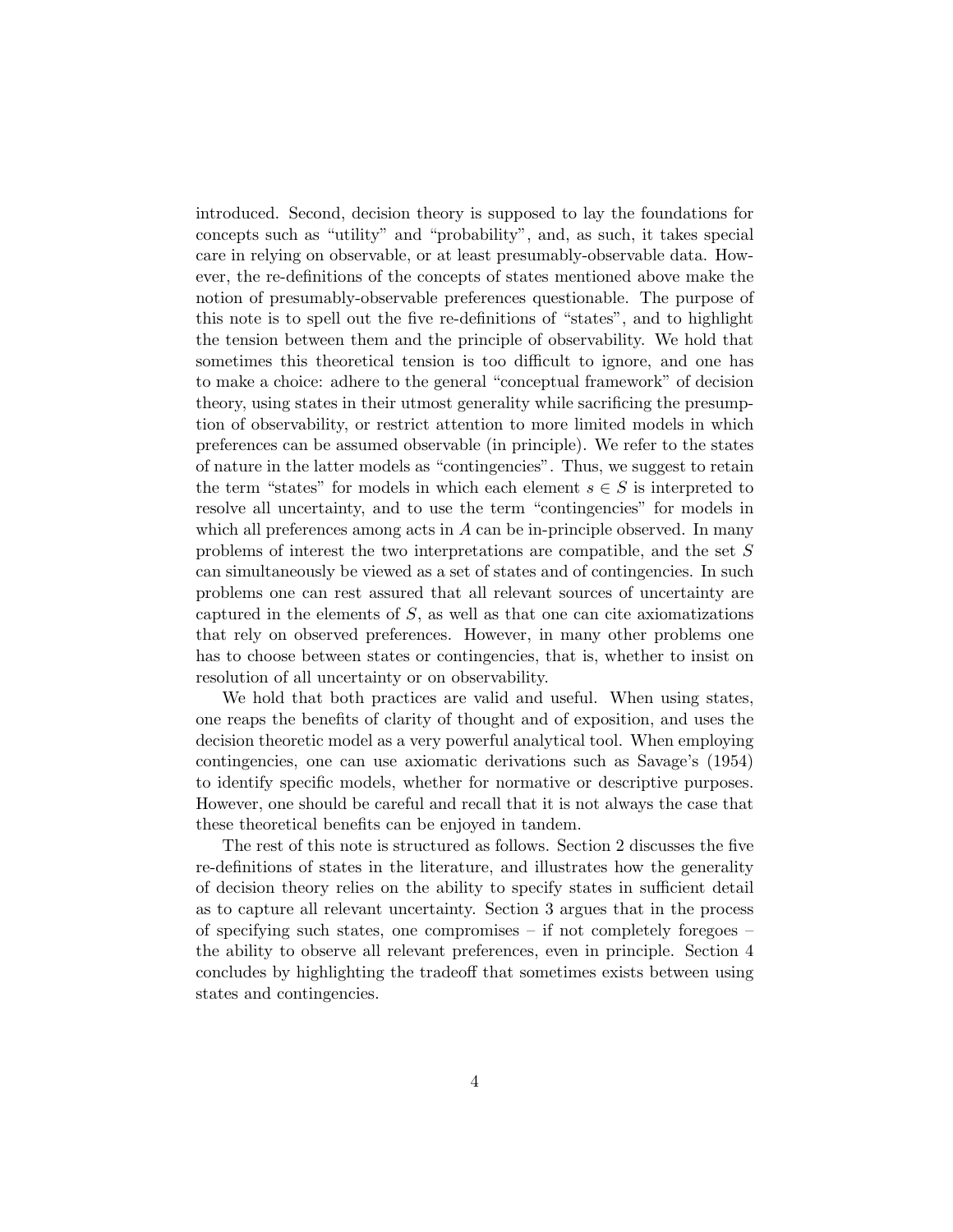## 2 What is a State?

#### 2.1 Resolving All Uncertainty

The notion of a "state of the nature" or "state of the world" has roots dating back to Leibniz's "possible worlds" and to the notion of an outcome of an experiment. States are standardly assumed to have three fundamental properties: they are mutually exclusive, exhaustive, and describe all relevant uncertainty. Hence, whatever transpires, there is precisely one realized state, and no two occurrences would be mapped to the same state unless they are indeed equivalent for all intents and purposes. These properties allow us to think of probability as a measure over states, as suggested by Borel (1924b) and Kolmogorov (1956). The state space is the object over which subjective probability is defined and calibrated by behavior, as in the works of de Finetti (1931, 1937) and Savage (1954).<sup>3</sup>

Our focus here is on the requirement that states resolve all uncertainty. The Bayesian approach reinforces the call for states that are sufficiently informative to describe anything that might ever be of interest. A Bayesian adopts a prior probability over the state space and updates it according to Bayes' rule. But Bayesian updating is a rather mechanical form of learning, which allows the generation of no new states and the formulation of no new theories. Zero probability events will never be assigned positive probabilities, and there is no mechanism that could come up with new states that were not included in the original model. A Bayesian reasoner had thus better employ all her powers of imagination when formulating the state space, since it is otherwise too late.<sup>4</sup>

<sup>3</sup>Anscombe and Aumann (1963) depart from this tradition by allowing for uncertainty that is not captured by the states: their objects of choice involve lotteries given states, and the outcome of the lottery is not described in the state. Indeed, they viewed this feature as a merit of their model, because they believe that, from a cognitive perspective, subjective probabilities are more natural when compared to objective ones than in the abstract (Aumann, personal communication on two occasions, a few decades apart). However, most researchers who employ the Anscombe-Aumann framework do so for mathematical convenience, while conceptually preferring a model with only one type of uncertainty, that can be described in terms of which state obtains.

 $4$ Luce and Raiffa (1989, pp. 301–302) emphasize the importance of formulating one's model: "In practice, however, one's choices for a series of problems—no matter how simple—usually are not consistent. [...] Once confronted with such inconsistencies, one should, so the argument goes, modify one's initial decisions in such a manner as to be consistent. Let us assume that this jockeying—making snap judgments, checking on their consistency, modifying them, again checking on consistency, etc.—leads ultimately to a bona fide a priori distribution. [...] then we are committed to a criterion which selects as optimal only acts that are best against this a priori distribution."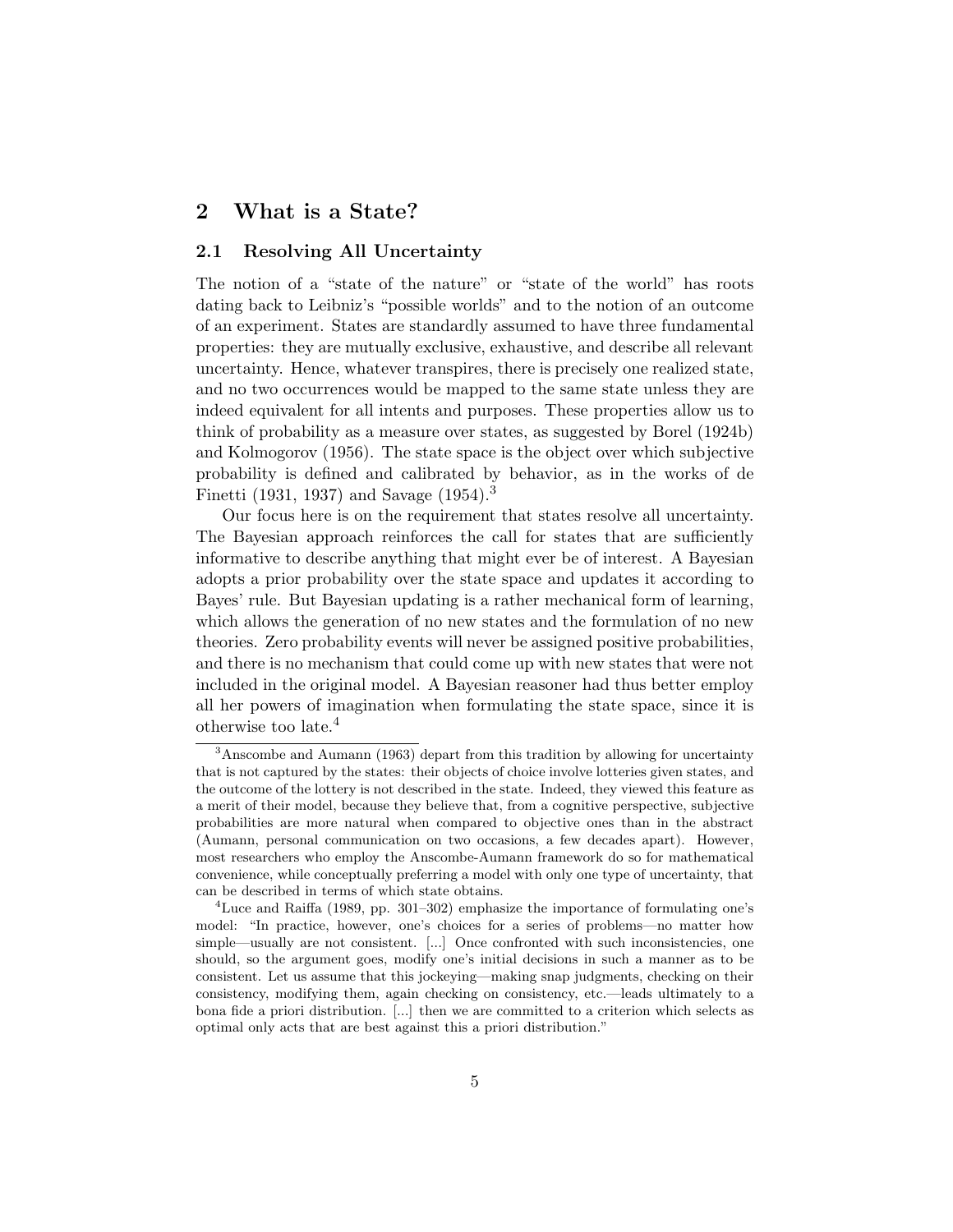#### 2.2 The Power of Resolution

A notion of a state complete enough to resolve all relevant uncertainty is not simply a matter of technical convenience, but brings tangible gains in terms of the usefulness of the model. A sufficiently detailed state space yields a more powerful language that in turn expands the scope of the theory and resolves confusion. The following examples illustrate.

1. Static, one-shot decision problems are analytically convenient, but uncomfortably limiting. Many decision problems involve sequences of decisions, interspersed with choices by Nature, to which static models seemingly do not apply.

However, we can think of dynamic decision problems as games played between the decision maker and Nature. A state is a strategy for Nature, and a strategy for the decision maker induces an act. This allows us to collapse the decision problem into a single-stage problem. The construction is identical to the "normal form" representation of an "extensive form", and consists of defining strategies as functions from all decision nodes at which players might find themselves into the available moves at these nodes. The equivalence between the extensive and the normal forms of a decision tree (or a game) requires a variety of rationality assumptions: the decision maker is assumed to know the decision tree; to correctly predict her emotional reactions; to be dynamically consistent; and to be unfazed by the size of the decision matrix (which will typically be exponential in the size of the decision tree). However, this construction of the state space simplifies the decision problem conceptually, and leaves us with a canonical decision matrix.<sup>5</sup>

2. One of the most important examples of appropriately specifying the state space is Harsanyi's (1967, 1968) modeling of incomplete information games. Before his contribution, game theory was limited to cases in which players' utilities were known. Harsanyi's innovation can be summarized by saying, "Well, if utilities and/or beliefs are not known, let's put them in the description of the state." In a mental exercise that mirrors his own treatment of social choice problems (the exercise that Rawls (1971) later referred to as going "behind the veil of ignorance"), Harsanyi expanded the state space to describe anything

 ${}^{5}$ Savage (1954, pp. 15–17) explains this construction, describing the choice of an act as a single choice of a strategy made, as it were, before the decision maker is born.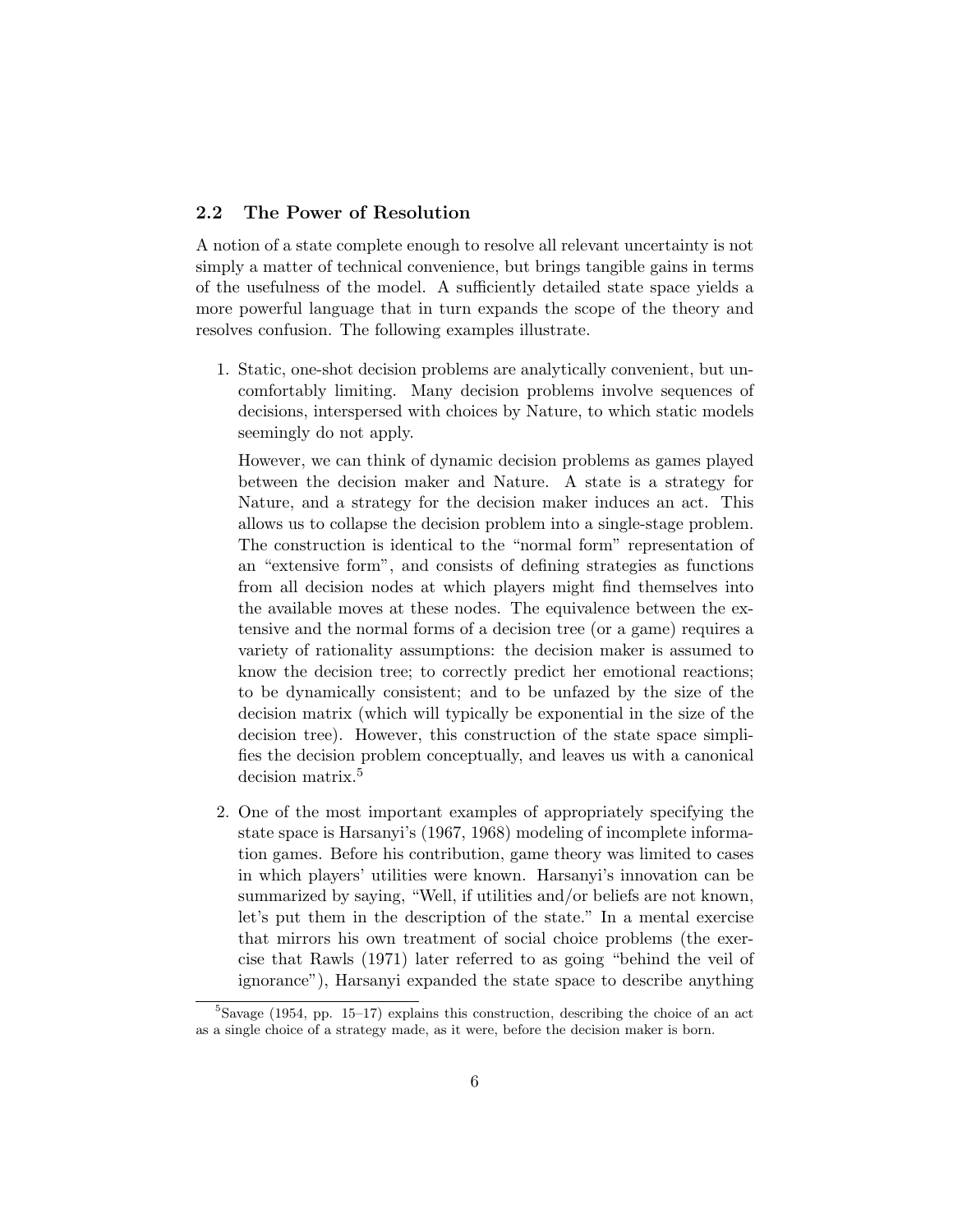that any player might not know, including their own attributes. At the risk of being overly dramatic, one can say that this re-definition of the state space opened the door to the conquest of economic theory by strategic game theory.

- 3. The application of decision theory to game theory, and, in particular, to interactive epistemology, required that a state of nature—often referred to as "a state of the world" in this context—be rich enough to describe the uncertainty as viewed from the perspective of each of the players involved. Because each player considers other players' moves as a source of uncertainty, a state needs to describe the choices made by all players. Moreover, to reason about these, a state needs to describe what a player knows, and therefore also what all players know. Thus, states were upgraded to describe actions, information, information about others' information, and so on. The encapsulation of these hierarchies of information, or beliefs, in a single state space, pioneered by Aumann (1976), gave rise to powerful results. Among these are the demonstration that Bayesian rationality implies correlated equilibrium if players share a common prior (Aumann, 1987), and that Bayesian rationality gives rise to rationalizable play if their priors differ (Brandenburger and Dekel, 1987). It also raised fundamental problems, in the form of results that were (and are) considered counterintuitive, such as the Impossibility of Agreeing to Disagree, or unrealistic, such as no trade and no betting theorems. (See Aumann, 1976, Milgrom and Stokey, 1982, Sebenius and Geanakoplos 1983.)
- 4. Newcomb's paradox (see Nozick, 1969) challenges the rationality of choosing dominant strategies. While the original paradox involves the abstruse and metaphysical notion of an "omniscient predictor", the paradox has a rather mundane version: the decision maker is asked to choose either only the contents of an opaque box, or the contents of both the opaque and a transparent box. The decision maker can see that the transparent box contains \$1,000, and knows that the opaque may or may not contain \$1,000,000.

The seemingly obvious representation of this problem has two states, intuitively described as "the opaque box is empty" and "the opaque box contains \$1,000,000". It then seems obvious that taking both boxes is a dominant strategy. The paradox is then created by supposing that many people have been faced with this choice in the past. All those who were greedy (chose both boxes) found that the opaque box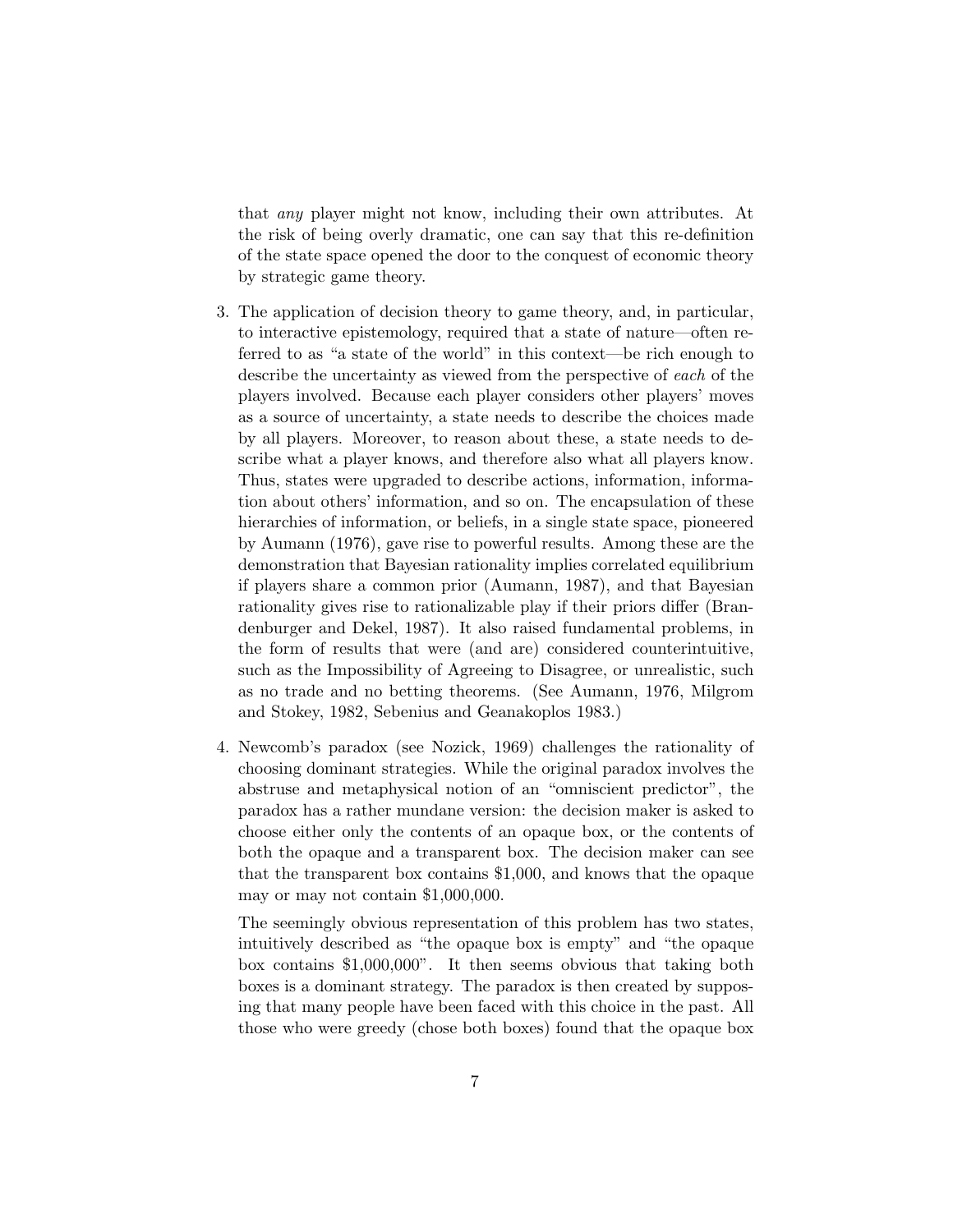was empty, whereas all the modest ones (who chose only the opaque) ended up millionaires. We are thus faced with the discomforting picture of a seemingly rational decision maker who is sorely tempted to choose a dominated strategy.

The simplest way out of this paradox is to reformulate the states more carefully (see Gibbard and Harper, 1978). The formulation of a decision problem implicitly assumes that one's choice of act has no influence over the states of the world, or over their probabilities. One can well imagine the decision maker facing Newcomb's boxes coming to believe that her choice of act somehow affects whether the opaque box is bristling with cash. We cannot simply inject this effect into the existing two-state model, since a "state" whose occurrence partly depends on the decision maker's act is not a state. However, we can instead think of a state as a function from acts to outcomes. This allows us to re-phrase Newcomb's problem with (at least) four states, describing the content of the opaque box as a function of the decision maker's choice.<sup>6</sup> In such a formulation, the dominance argument breaks down, as there exists a state in which the decision maker is rewarded for modesty and penalized for greediness. Moreover, the evidence cited suggests that this state of the world should have non-negligible probability.

Defining the states of the world to be all the functions from acts to outcomes (see Karni and Schmeidler, 1991, Karni, 2017) is akin to the definition of a state space as the semantic of a propositional logic model: in the latter, a state is a truth function, assigning "true" or "false" values, in a consistent way, to each proposition. In the context of decision making, the propositions of interest are "if I choose  $a$  the outcome is  $r$ ". An assignment of truth values to all these, which is consistent with the principle that the outcomes are mutually exclusive and exhaustive, is equivalent to a function that assigns to each act a unique outcome.

5. Monty Hall's three-door riddle is, by now, well known and well understood (Gilboa, 2009 (p. 120–122), Rosenhouse, 2009). Yet, at the time it posed a puzzle, and even many mathematicians tended to give

 ${}^{6}$ Formally, there are four possible outcomes and two acts, so that there should be 16 states in the problem. But to convey the main point one may retain the assumption that the decision maker knows the *possible* contents of each box (either \$0 or \$1,000,000 for the opaque box; only \$1,000 for the transparent box), allowing a reduction to four states.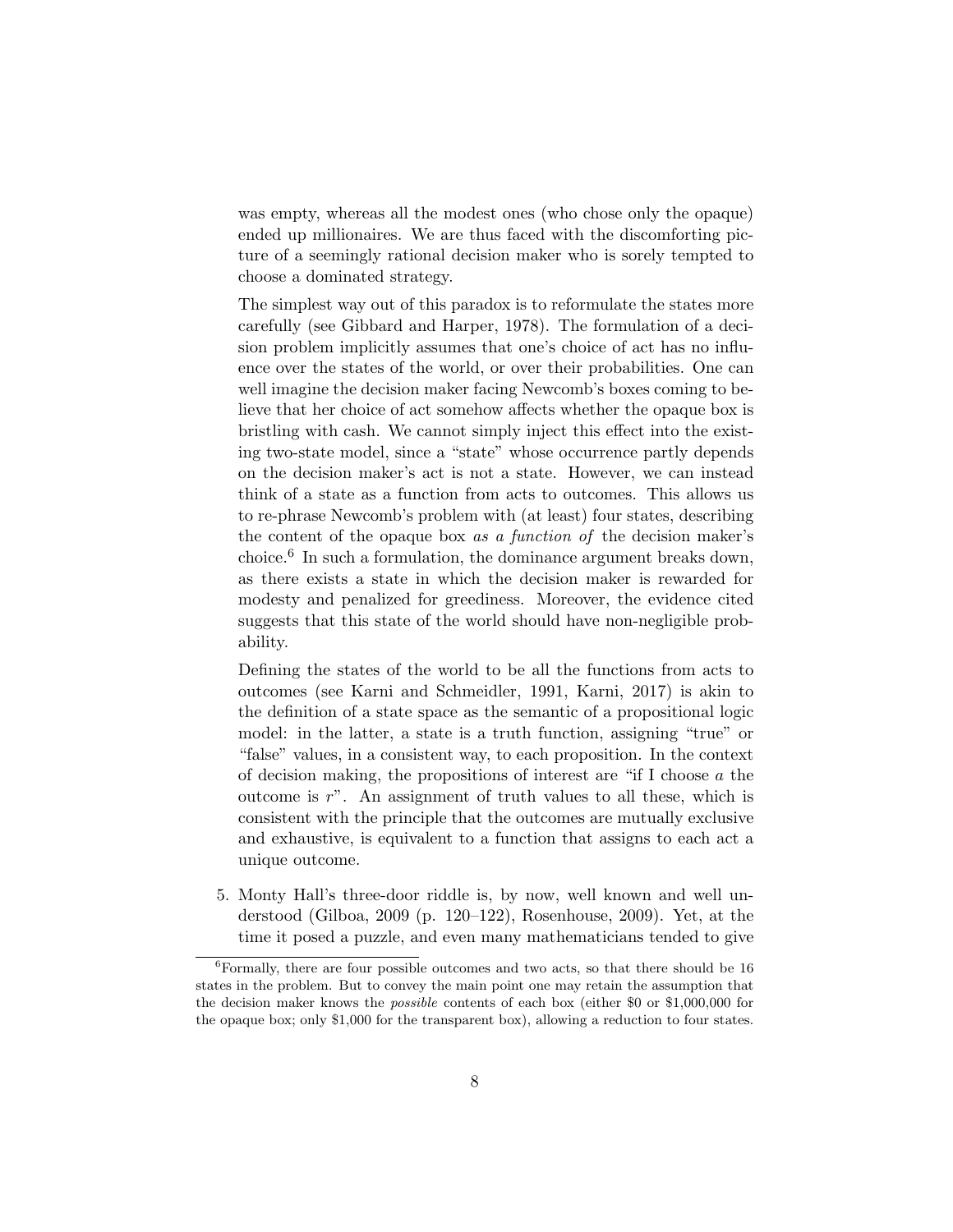the wrong answer. Clearly, the riddle is not one of mathematics, but of modeling.

People often argue that there are three states, corresponding to which door contains the coveted prize, with a prior probability  $(\frac{1}{3}, \frac{1}{3})$  $\frac{1}{3}, \frac{1}{3}$  $\frac{1}{3}$ ) that makes each door equally likely. Once the middle door has been opened to reveal that it contains no prize, the prior probability is updated to  $\left(\frac{1}{2}\right)$  $\frac{1}{2}, 0, \frac{1}{2}$  $\frac{1}{2}$ ). This is a perfectly correct mathematical calculation, only it is conducted in the wrong model. In particular, the decision maker needs to model not only the location of the prize, but how she learns that one door does not contain the prize. To capture this, we can reformulate the notion of a state to identify which door contains the prize, and which door Monty opens. The probability that the prize lies behind each door remains  $\frac{1}{3}$ , but the states are not equally likely – Monty never opens the door chosen by the decision maker, never opens a door that contains the prize, and is equally likely to open either door not chosen by the decision maker if neither contains the prize. Once these regularities are built into the prior, the updating trivially leads to the conclusion that one's odds of winning the prize is 1  $\frac{1}{3}$  if sticking with one's original door, but  $\frac{2}{3}$  if switching. The key here is that the state of the world should include the underlying uncertainty, the information obtained, and also the process through which it was obtained.

The fact that, beyond the information one obtains, one may learn from who provided this information, what else they could have said, and so forth, is essential to information economics.<sup>7</sup> It is also relevant to the understanding of language, as illustrated by Grice's Principle (Grice,  $1957$ )<sup>8</sup> Further, there are several apparent deviations from classical decision theory that can be explained by reformulating states to include information channels. A few examples are:

(a) A possible resolution of Ellsberg's "paradoxes", that is, a way to reconcile ambiguity non-neutrality with subjective expected utility theory, is to allow for the possibility that decision makers who participate in experiments are suspicious of the experimenters (Morris, 1997, Mukerji, 1997). In particular, the former

 $7$ This point was made by Roger Myerson, (personal communication, 1991) when discussing the importance of the Monty Hall problem for probability classes.

<sup>8</sup>Grice suggested that, in normal conversations, people tend to say the simplest statement that conveys the message they wish to get across, and if a simpler message has not been sent, the listener can infer that it is probably untrue.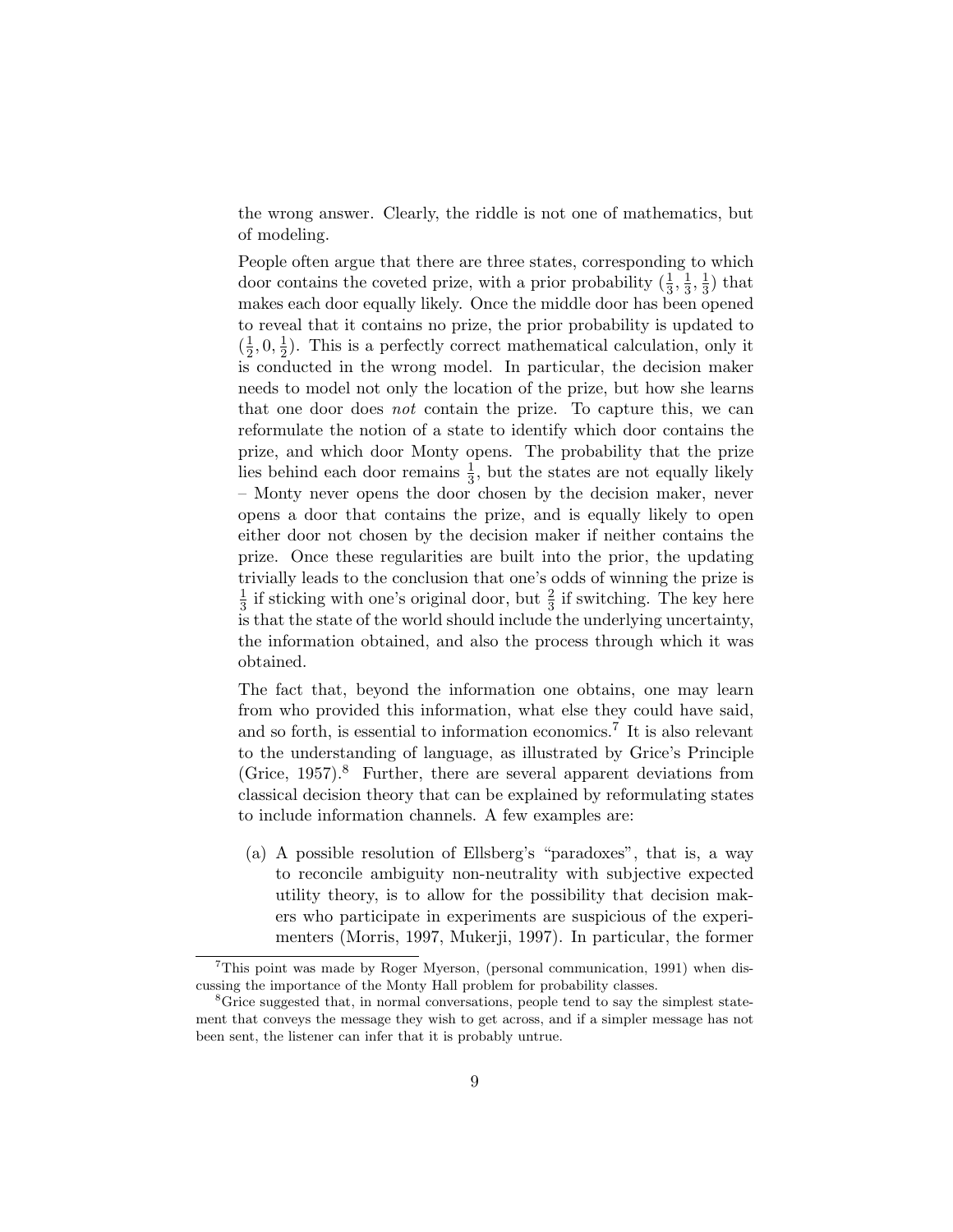might trust that the latter do not lie, but could conjecture that the composition of the "unknown urn" might be determined by the experimenters after the subjects make their choices, in such a way that minimizes the subjects' payoffs. Thus, the claim is that people who may seem to be susceptible to ambiguity in a model with "naive" states, may not be so in a more refined model, where the states describe not only the bet but also the way that the odds respond to their own choices in the experiment.

- (b) Some phenomena that are considered to be "framing effects" (Tversky and Kahneman, 1981) may be explained by learning from the way information is gathered. To consider a simple example,<sup>9</sup> suppose that a patient has to make a decision about a medical procedure, which has only "success" and "failure" as possible outcomes. Assume that the patient tends to make a different decision if his doctor tells him that the chance of success is 97% than if she tells him the chance of failure is 3%. One may argue that the very fact that the doctor chose to highlight one of the two possibilities is informative in and of itself. In particular, getting the information on 3% probability of failure, the patient may ask himself, "Why didn't she say that success had  $97\%$  probability? Is she uncomfortable about something here?" We may embed the dialog in a richer model, in which the doctor has some uncertainty about the cited numbers, and the patient has second-order beliefs about the doctor's uncertainty, motives, etc., and different choices given different "frames" would be perfectly in line with standard economic theory.<sup>10</sup>
- (c) Along similar lines, some violations of the weak axiom of revealed preference (or the "independence of irrelevant alternatives") can be explained if one considers the possibility that the choice set is informative. For example, the "compromise effect" (see Simonson, 1989) refers to the finding that alternative  $b$  may be chosen more often from the choice set  $\{a, b, c\}$  than it is from the choice

<sup>9</sup>Ehud Kalai, 1990s, personal communication.

 $10$ This type of explanation appears rather plausible in one of the most powerful examples of framing effects, namely the choice of a default option in 401K forms (Madrian and Shea, 2001). If we assume that a typical agent considers herself to be similar to the majority, and believes that the form was designed in such a way that the modal choice is the default, choosing the default is akin to ignoring one's private signal and following the herd. As is well known from information cascade models, such behavior is perfectly compatible with subjective expected utility maximization.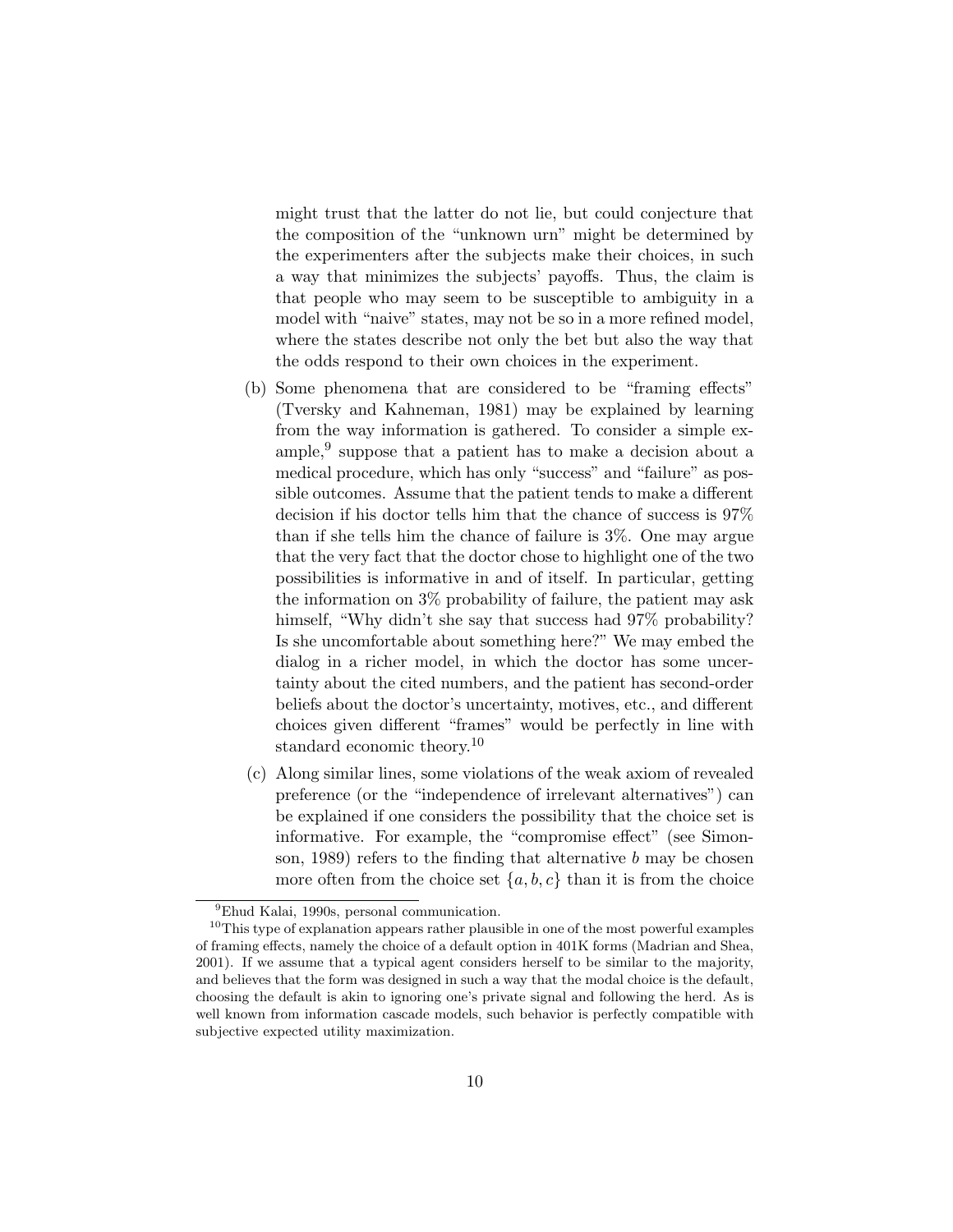set  $\{a, b\}$ , if b can be viewed as a compromise between a and c. Wernerfelt (1995) suggested that this may be a result of rational updating, assuming that the very existence of options on the menu says something about their popularity, and therefore also about their utility to a randomly chosen consumer. Thus, whereas in the presentation of the axiom in classrooms one may think of a choice set as a tool used to observe given preferences, this explanation suggests that uncertainty is involved, and that the states should describe the choice set itself.

These five classes of problems share some similarities, as do their solutions. For example, embedding a dynamic decision problem in its one-shot, "normal" form and the resolution of Newcomb's paradox are quite similar, as both consist of defining states as functions from possible alternatives to consequences. Nonetheless, we have at least five distinct (if not disjoint) classes of conceptual problems that have been resolved by making the state space sufficiently informative: (i) the static, one-shot decision problem model is rather limited; (ii) there may be uncertainty about the nature of a game, players' payoffs and beliefs; (iii) an agent's uncertainty may be intertwined with that of others with whom she interacts; (iv) acts might seem to causally affect states; (v) the very way that information is imparted might be informative. In all five cases, problems, puzzles, and paradoxes are resolved simply and elegantly by appropriately formulating the states. When the states describe *everything* that can be of interest – be it Nature's strategy, the parameters of the game, the decisions of others, causal relationships, the information protocol – conundrums disappear.

## 3 What is Observable?

This section suggests that the power of the suitably enlarged state spaces described in Section 2 is purchased at a cost, beyond the obvious one of making the model more cumbersome. Defining, or at least imagining a large state space is one thing; assuming that preferences between acts defined on it are observable is quite another.

#### 3.1 Presumably-Observable Beliefs

If the set of consequences  $X$  consists of monetary outcomes and we are comfortable assuming the decision maker is risk neutral, then observing preferences is equivalent to observing beliefs. In some cases, we might argue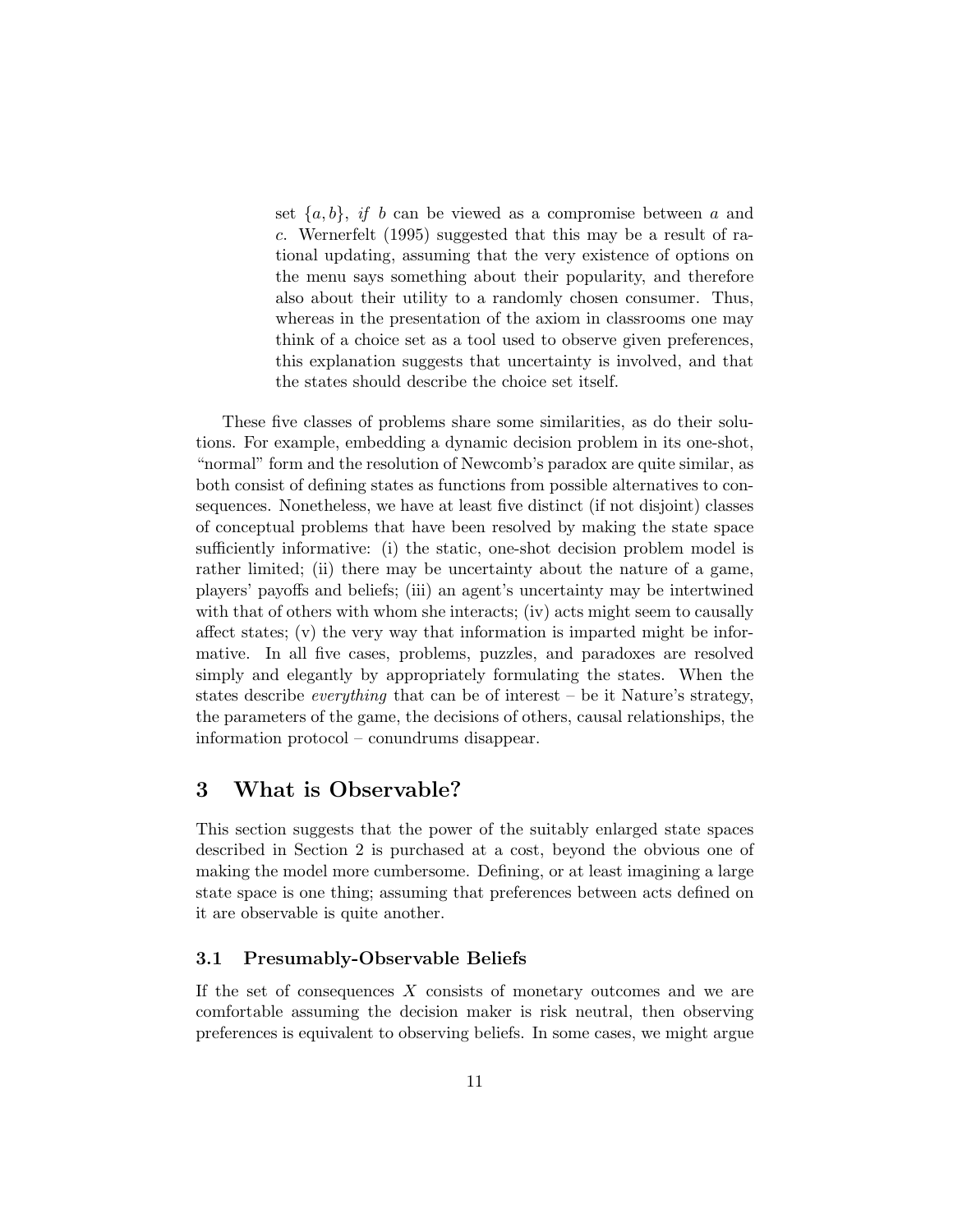that beliefs can be objectively specified. We are often comfortable asserting that the probability a fair coin produces a head is  $1/2$ , or that a fair die produces each of its sides with probability 1/6. Such conventions are useful for thought experiments, but leave open the gnawing suspicion that it is not obvious how we are to ascertain that the coin or die is fair. A standard response is to take a frequentist approach, appealing to previous tosses of the coin or die, and to use the relative frequencies of these tosses (at least if one has enough of them) as an estimate of the relative probabilities. This type of reasoning expands the ability to form beliefs to i.i.d. trials in general, including many for which there is no a priori idea of what "fair" means. However, it is still uncomfortable to restrict decision theory to cases in which one has an arbitrarily large record of past draws.

Starting with Borel (1924a,b), Ramsey (1926a,b), and de Finetti (1931, 1937), and culminating with Savage (1954) and Anscombe-Aumann (1963), the Bayesian approach relied on the idea that subjective probabilities can be defined and measured by betting behavior. The intuitive dictum, "Put your money where your mouth is" became a principle of measurement. The idea is that a decision maker, when choosing a lottery that pays 1 if state  $\theta$ occurs over a lottery that pays 1 if state  $\theta'$  has occurred, has just revealed that she regards state  $\theta$  as more likely. This principle is backed by compelling intuition. If Sarah insists that Horse 1 is more likely to win the race, but then bets thousands of dollars on Horse 2, we might well suspect that her "true", or at least more relevant subjective probability puts higher weight on Horse 2 winning than on Horse 1.

Given the ability to assess such bets, we say that beliefs are *presumably* observable. But having come this far, we can note that nothing now depends on the presumption that  $X$  consists of monetary outcomes, or that the agent is risk neutral. Instead, following the lead of Savage (1954), the same approach allows us to suggest that preferences are presumably observable. The next two subsections consider what it means to be "presumably-observable."

#### 3.2 Observability

When saying that an event or magnitude is observable, it is typically assumed that the event or magnitude can be measured, and, furthermore, that the measurement can be repeated. It is further assumed, at least implicitly, that the measurement could be taken by different scientists, who would reach similar conclusions. For example, if we think of a physical quantity  $\mu \in \mathbb{R}$ , a measurement thereof would be a real-valued random variable  $X_t$ , ideally with  $E(X_t) = \mu$ , and it would be natural to assume that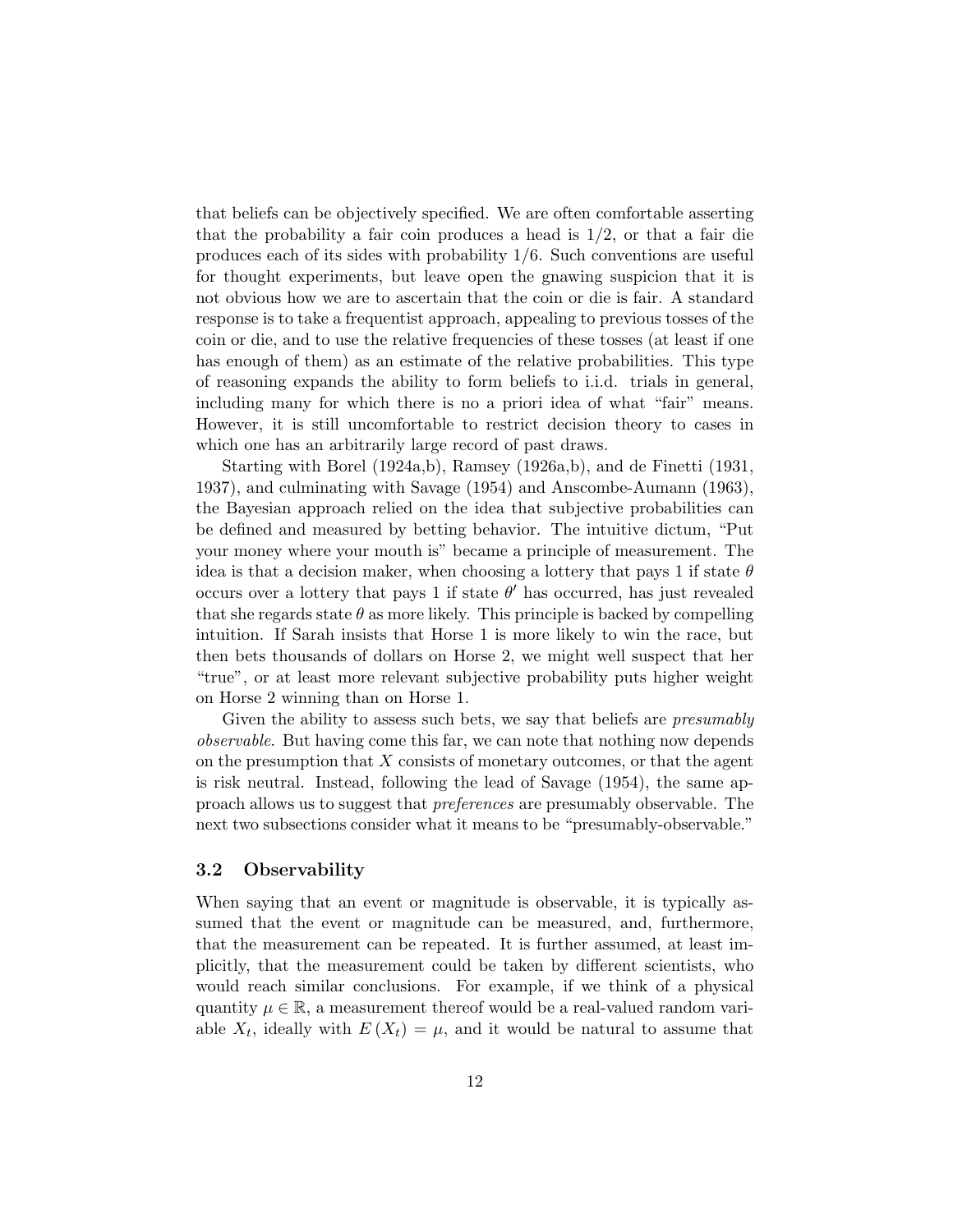different measurements generate a sequence of  $(X_t)_t$  that are i.i.d. given  $\mu$ . As  $\mu$  is not known, a Bayesian approach would suggest that the measurements  $(X_t)_t$  be exchangeable. In any event—taking a Bayesian or a Classical approach—one can test some implications of the conditional-i.i.d. assumption. For instance, statistics that are computed based on long sequences should have similar distributions, and if we can compute their averages, the resulting values should be similar.

Notice that this notion of observability implicitly assumes that the phenomenon to be measured has a certain degree of *stability* and *causal inde*pendence: it has to be sufficiently stable so that it would not change from one measurement to another, or from the measurement of one attribute to another, and it has to be causally independent of the process of measurement.

#### 3.3 Presumably-Observable Preferences

If preferences are to be presumably observable, then for any choice there exist repeated measures of that choice that are conditionally i.i.d. (or exchangeable).<sup>11</sup> In some cases, we might think of these repeated measures as reflecting repeated choices, whereas in other cases we might interpret the repeated measures as reflecting multiple observers of a single choice.

For example, consider the revealed-preference foundation for utility maximization over a finite set of consumption bundles, X. One assumes that a binary relation over  $X$  can be observed, and proves that this relation can be represented by maximization of a numerical function if and only if it is complete and transitive. The assumption that the preference relation between  $x, y \in X$  is observable means that there are random variables  $xy_t \in \{0, 1\}$ , for  $t \geq 1$ , where  $xy_t = 1$  is interpreted as "at measurement t, x was found to be at least as desirable as  $y''$  (typically, because x and y were both feasible, but x was chosen), and that these variables are conditionally i.i.d. Note that this assumption implicitly requires that the preference one presumably measures would not change from one  $t$  to another – neither exogenously, say, because of the passage of time, nor endogenously, say, because of habit formation.<sup>12</sup>

 $11$ In some cases, such as the notion of "qualitative probability", the observable ranking might be interpreted as a cognitive construct, "at least as likely as". Our discussion applies to these as well as to choice data. Gul and Pesendorfer (2008) argue that choices are the only conceivable economic data.

 $12A$  more elaborate model would allow the study of changes in preferences due to considerations such as habit formation. An observation would then specify the preferences before and after the change in preference, while presuming that such an observation could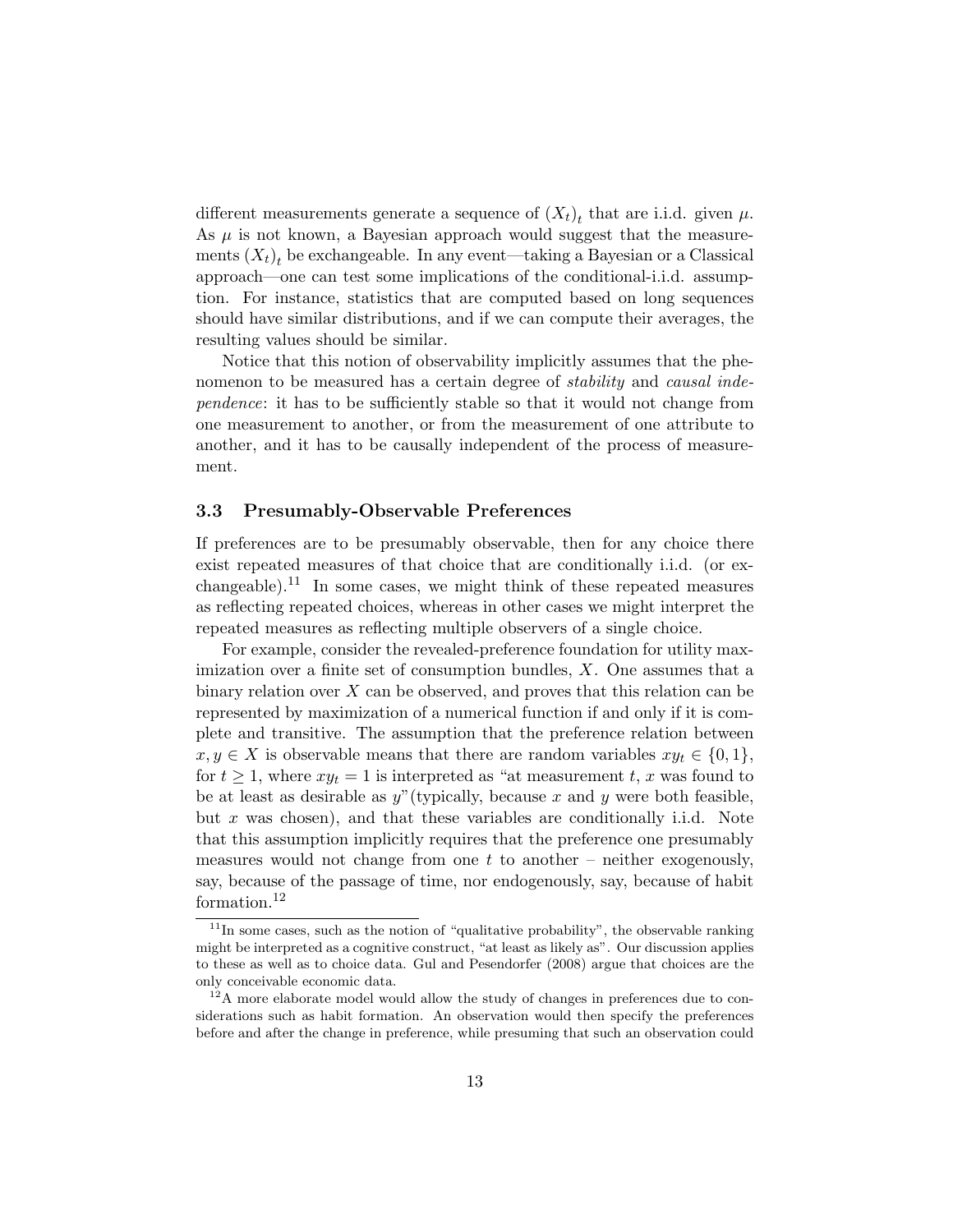The observability assumption is an empirical assertion about the data that are available. To see this more clearly, it is useful to think of axiomatizations as second-order scientific theories, along the following lines. Let there be an external reality, consisting of people, households, or organizations making decisions. Let there be a working economist, WE, who models these decisions. We can think of the economist as examining the data and describing it by a model. For example, WE may consider a household choosing between pairs of bundles, and attempt to estimate a utility function that would explain the household's past choices and help predict future ones. There is, however, also a "second-order-" or "meta-" theorist, Th, who models WE's work. Th observes WE, and asks, when can he (WE) assume that a utility function exists? Suppose that Th proves the theorem mentioned above, stating that any complete and transitive binary relation can be represented by utility maximization. The theorem is a mathematical result, showing the identity of two sets of binary relations. Binary relations and sets thereof are, obviously, mathematical constructs. In the present context they are part of a model that is designed by Th to describe reality. The reality that Th considers, however, isn't the household's choices, but the scientific work that WE performs in trying to describe these choices. That is, Th considers WE, who collects data and writes models. She (Th) then writes down a formal model, describing WE's work, by defining two classes of binary relations. One binary relation refers to the choice data that WE gathers, and the other refers to the preferences arising out of the utility maximization WE uses in his paper. The theorem that Th proves allows her to say when WE's attempt to describe the household's behavior via utility maximization might be successful. For WE, there is one formal model, that of utility maximization; for Th there are two—WE's model of utility maximization, as well as another model to describe WE's data (by a binary relation).<sup>13</sup>

Clearly, Th's work as a social scientist should be judged not only for its mathematical beauty or depth, but also for its relevance. For example, assume that another theorist, Th', comes along and says to Th, "Your theorem is really nice, and even correct. But I have to tell you, as a model of reality it's rather poor. I have talked to many empirical economists, and none of them seems to think that a binary relation can be observed in reality. Maybe it can be in experiments. But with empirical data—not really.

be repeated in a conditional-i.i.d. (or exchangeable) manner.

<sup>&</sup>lt;sup>13</sup>If we liken WE to an artist, who represents reality by a painting, Th is akin to a painter who represents another painter in the act of painting. Th's canvas might have a representation of the canvas that WE draws on, as well as of the reality WE observes.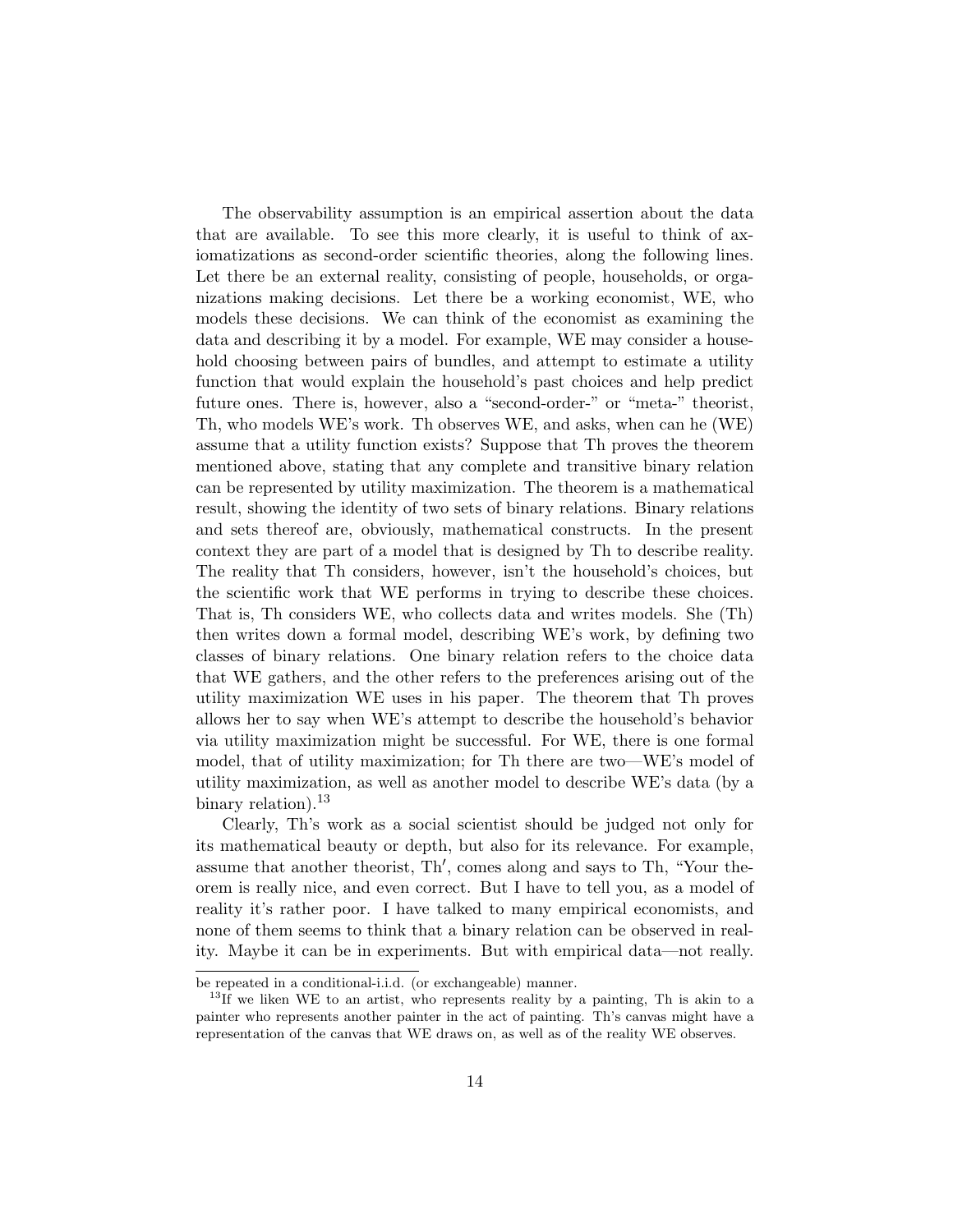What's observable is, at best, a choice of a bundle out of a budget set. That is, given prices  $p$ , WE can observe a chosen bundle  $x$ . His resulting database is, therefore, of the type  $\{(p_i, x_i)\}_{i \leq n}$ —but no choice among finite subsets of bundles can be assumed observable." Thus, Th' might suggest that Th abandon her analysis of WE's work in favor of an alternative model based on Afriat's Theorem (Afriat, 1967), which characterizes databases  $\{(p_i, x_i)\}_{i \leq n}$ that can be rationalized by utility maximization.

From the perspective of Th', Th was using a model that was too highly idealized. However, just as working economists may make idealized assumptions that can be misleading—say, ignoring transaction costs in a particular environment—so might theorists make excessively idealized assumptions about observability, allowing Th to defend her model as usefully sacrificing some realism in order to gain tractability. Moreover, just as a mathematical model of a working economist might be a reasonable approximation of reality in some contexts but not in others, so can the assumptions of observability in the case of the theorist's work. For example, binary relations might well be observable in experiments, but not in empirical work. However every model of decision theory that is committed to the principle of presumably-observable beliefs makes some assumptions about observability.

#### 3.4 A Conflict of Principles

Making states sufficiently detailed as to capture all relevant uncertainty can be at odds with the argument that preferences are at least in principle observable. To begin with, as the state space becomes larger, there are more parameters to be assessed in order to describe preferences. Worse still, often the sources of information on which one could have drawn in order to define frequentist beliefs are no longer available, as they are described in the states. As noted in the preceding subsection, if a decision problem involving some state space  $\Omega$  is encountered repeatedly, the relative frequencies of the states in past problems can serve as a prior probability measure for the next one. But if one wishes to allow for processes that are not i.i.d. – for example, temporal changes in the underlying distribution, or causal dependency between the realizations in different time periods – one needs to consider a larger state space, such as  $\Omega^{\infty}$ , describing sequences of realizations in  $\Omega$ . The problem of generating beliefs over this state space is two-fold: first,  $\Omega^{\infty}$  is clearly much larger than  $\Omega$ , demanding many more parameters to be estimated or guessed. Second, the history on which one wished to rely in forming beliefs is no longer there to help. While a current replica of  $\Omega$  may have been encountered in the past, the entire product  $\Omega^{\infty}$  is encountered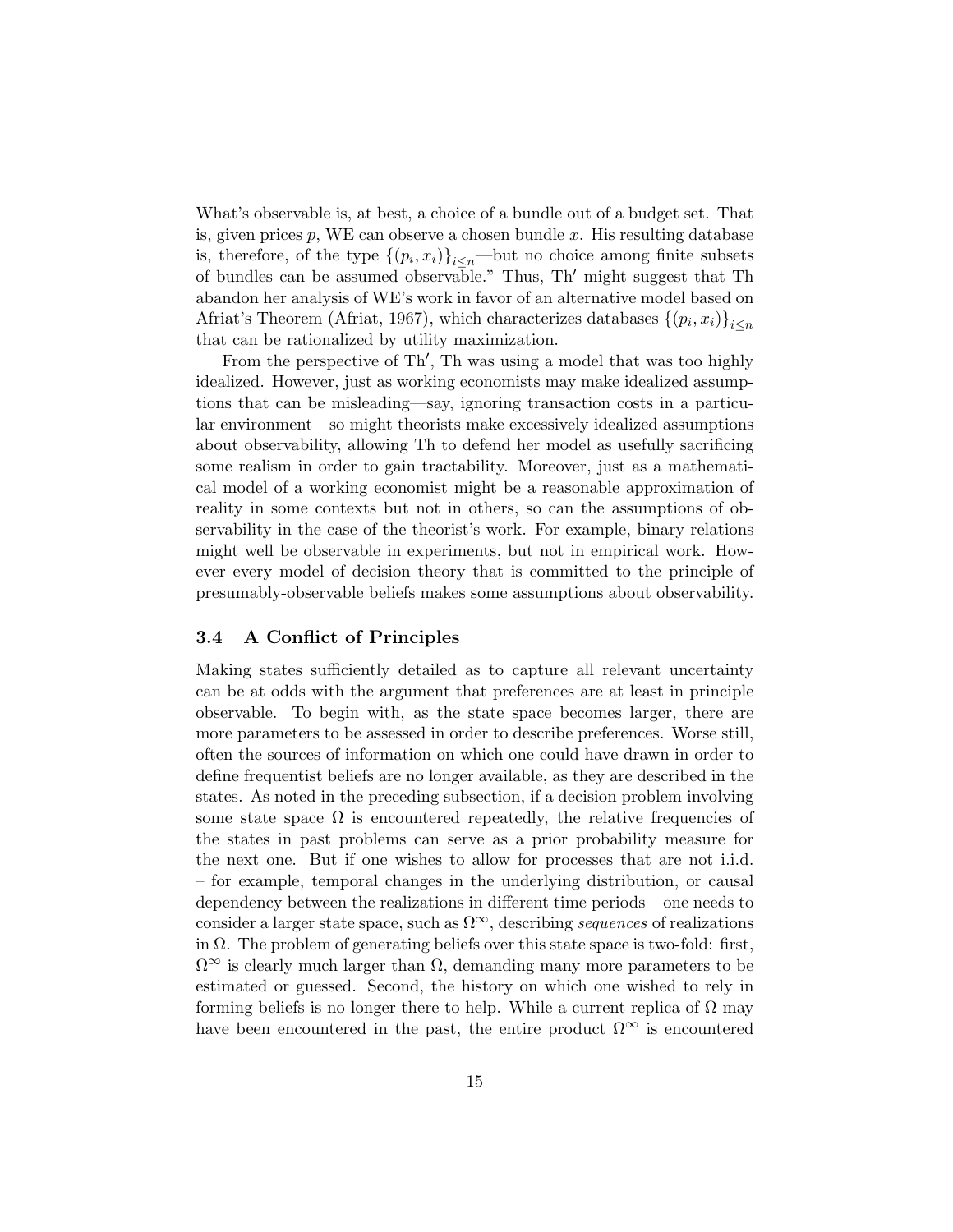only once. Historical data have turned against us, so to speak: from being part of the solution they switched into part of the problem.

In each of the examples considered in Section 2.2, the specification of the state space so that it captures all relevant uncertainty requires that we form beliefs not only about more states than those we encounter in a naive state space, but also that we form beliefs about new types of information: probabilities of counterfactual statements, joint distributions over the types of players in the game, others' actions, possible causal relationships, and various conceivable regimes of information dissemination. In each case, the proposition that beliefs are at least in principle observable is called into question:

- 1. The construction of states of the world as Nature's strategies implies that in many problems a single state cannot be observed even in principle. For example, assume that the decision maker can choose a or b, and, as a result, obtain the outcome 0 or 1. Thus the game against Nature has two stages, and the decision tree has four leaves. In the normal form of the game, or the decision matrix, there will be four states of the world. Each state should specify what would be the outcome of act a as well as act b, even though only one of these acts will actually be chosen. Thus, a state can be thought of as a list of conditional statements. The antecedent of exactly one of these conditional statements materializes in any given instance, and the rest remain counterfactual.<sup>14</sup> Importantly, the decision maker's choice also determines her information partition, and she will never get to observe an isolated state. As a result, there are functions defined on the states that cannot be compared in this problem. The problem is attenuated if one can think of it as repeated under more or less the same conditions, as in the case of drawing balls from urns. But when the decision maker has to choose her life path, or a country has to decide whether to go to war, the counterfactual statements needed to define states are hard to assess for their truth values. And the assumption that the decision maker's beliefs can be gleaned from observed bets on states or choices between pairs of acts becomes doubtful.
- 2. If we take the Harsanyi-Rawls suggestion of considering the uncertainty we faced before we were born seriously, we are led to discuss

<sup>&</sup>lt;sup>14</sup>We can denote the states by  $s_{00}, s_{01}, s_{10}, s_{11}$ , where  $s_{ij}$  denotes outcome *i* from act  $a$  and outcome  $j$  from act  $b$ . Note that if the decision maker chooses  $a$  she will have the partition  $\{\{s_{00}, s_{01}\}, \{s_{10}, s_{11}\}\}\$  and if she chooses  $b$  – the partition  $\{\{s_{00}, s_{10}\}, \{s_{01}, s_{11}\}\}.$ She will never observe a single state.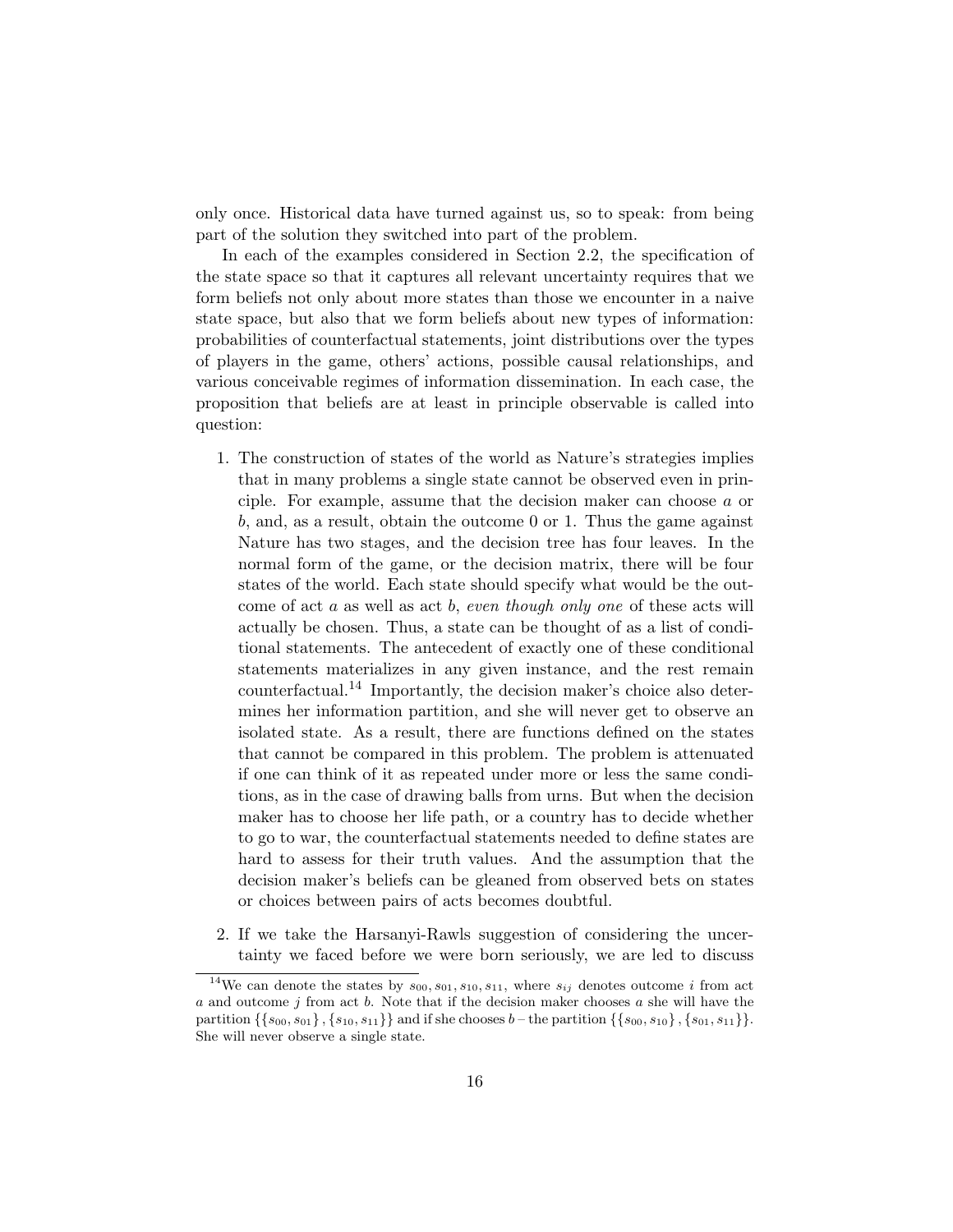the observed preferences of the decision maker's self before she came into being. But such selves do not make decisions. Clearly, there are many applications of Harsanyi's model that need not take such a literal interpretation of prior beliefs before birth. If a worker might be of a "high" or a "low" type, or a firm can have high or low production costs, they can easily use the population statistics as the prior over their own type, and these beliefs would be reasonable beliefs for others to have over their type. These types of applications typically assume, implicitly, that the entire problem has been repeated in the past, so that empirical frequencies in the past may serve as prior beliefs for the current instantiation.<sup>15</sup> However, if a problem is not repeated in sufficiently similar ways, either because of its unique character or because the entire history is part of the definition of the problem, going "behind the veil of ignorance" is a philosophical exercise that stands at odds with the notion of revealed preference.

- 3. Demanding that a state resolve all uncertainty for several players simultaneously raises questions about the observability of choices among bets on such states. For example, if a game has two players, and we wish to derive the probability that a player has about the state space, we should first decompose a state into the player's own act, and the "state" as she perceives it, that is, resolving all uncertainty that is external to her. We should then imagine that she is offered bets on such states, depending on the other player's choices. The same exercise should be conducted for the other player. It is not obvious how one can elicit such belief from betting behavior, even in principle. (See Samet and Schmeidler, 2018.) Further, the elicited prior beliefs would be on different spaces that then need to be "patched" together.<sup>16</sup>
- 4. When we consider all possible causal relationships between acts and outcomes, we again undermine the presumably-observable basis of subjective probabilities. The problem (pointed out in Gilboa and Schmeidler,  $1995$ <sup>17</sup> is the following: start with the set of acts that the decision maker can choose among, A, and the set of conceivable consequences, X. We are supposed to define the state space as all possible functions from the former into the latter:  $S = X^A$ . Then, Savage's construction would require a complete preference relation (satisfying P1-P7) on all

<sup>&</sup>lt;sup>15</sup>This can also be the case when a prior is used in Bayesian statistics.

<sup>16</sup>See Samet (1998) and Feinberg (2000) on results that allow the different priors to be derivable from a single prior probability of an external observer.

 $17$ See also Gilboa (2009), Gilboa, Postlewaite, and Schmeidler (2012).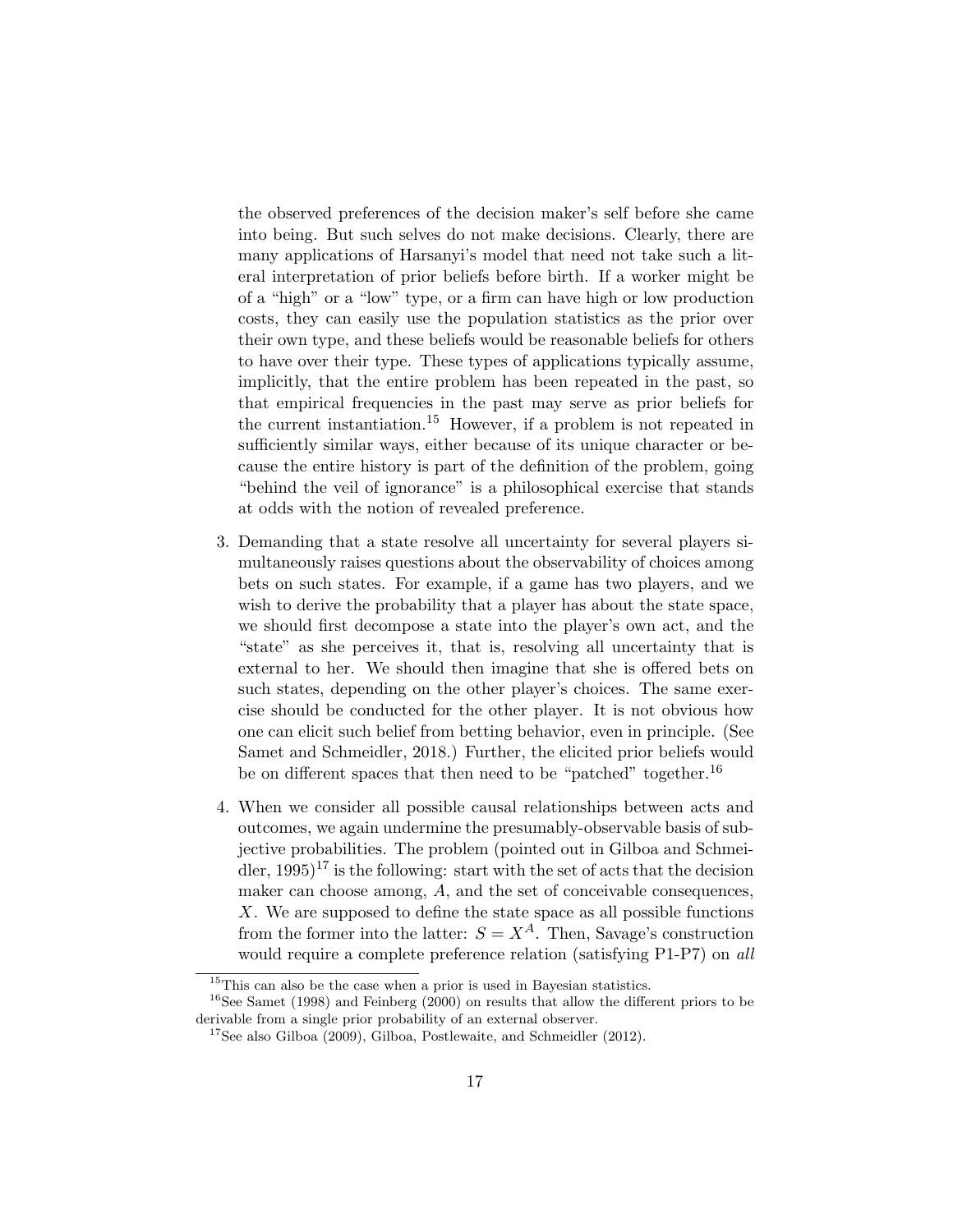"conceivable acts", which are all the functions from  $S$  to  $X$ . That is, while we can only observe choices between pairs in  $A$ , we are asked to imagine choices between all pairs in  $F = X^S = X^{(X^A)}$ , a set that is larger than A by two orders of magnitude.

We might respond by either enriching the set of acts available to the decision maker, or reducing the set of states. Both approaches are problematic. The obvious expanded set of acts is  $F$ . But if we take  $F$ as our starting point, with no means of limiting the set of states, then we simply put this construction mechanism in motion again, giving us the state space  $X^F$  and the set of conceivable acts  $X^{(\bar{X}^F)}$ , giving an even greater mismatch. We might instead argue that there are some states we can a priori eliminate from consideration. When discussing Newcomb's paradox in Section 2.2, for example, we took it for granted that only four of the sixteen possible states need be considered. But we are now assuming that we have a priori knowledge of the very beliefs we hope to infer from behavior. This may sometimes be appropriate, but appears to be a rather fragile foundation for decision theory.<sup>18</sup>

5. The fact that information might be part of the state space suggests that the measurement of beliefs might also be intertwined with the beliefs measured. Whatever is our measurement device, such as a lab experiment, it is possible that the decision makers involved suspect that there are some causal relationships between their behavior in the experiment and the outcome they would experience in the future. As suggested by the explanation of ambiguity aversion in Ellsberg's experiment in Section 2.2, it is possible that, when participating in an experiment, people think of it as a game involving the experimenters. Indeed, rationality seems to suggest that they should. To push this idea to a ridiculous extreme, one may explain any observed behavior as maximization of subjective expected utility: all one needs to do is to include a state at which, should the decision maker behave differently than she actually has, she would be kidnapped by malicious aliens. Clearly, the alien threat does not only allow to explain away any anomaly; it also renders prediction impossible, as behavior that was observed under the threat would not be indicative of behavior

<sup>&</sup>lt;sup>18</sup>Schipper (2016) similarly notes that there is a tension between incorporating information in states and the ability to elicit beliefs about these states from choice behavior. He considers restrictions on the set of states and on the set of acts as possible responses. He recognizes the weakness of either approach, in that it undermines the ability to elicit beliefs from choice behavior.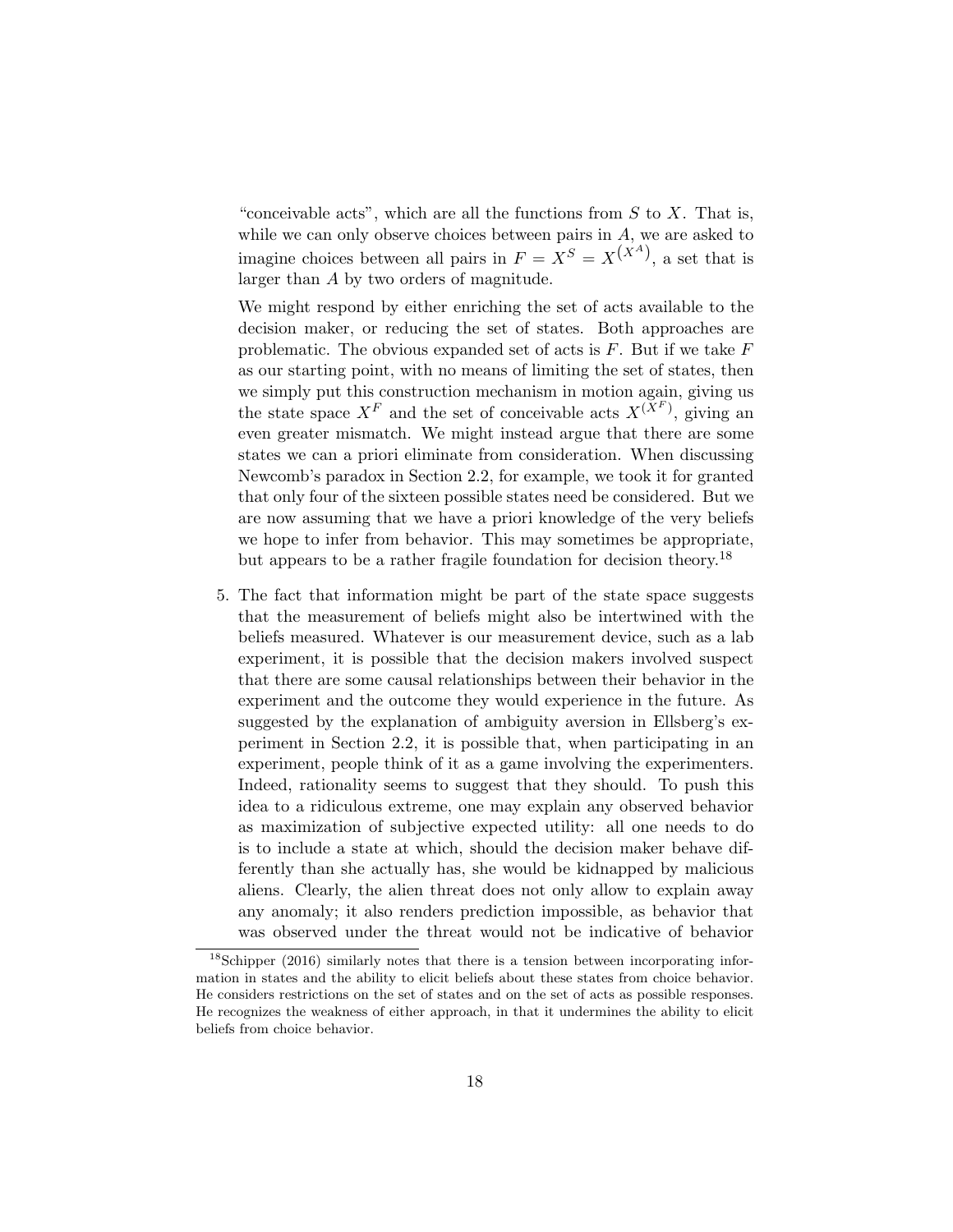when the aliens are no longer there. But even when limiting attention to more reasonable conjectures about the outcome of the experiment, the elicitation of beliefs by betting behavior is problematic when the elicitation procedure might be causally intertwined with the beliefs to be elicited.

To conclude, larger state spaces increase the descriptive power of the model, and they can resolve a variety of unpleasant paradoxes. But this enhanced theoretical power comes at a cost. From a psychological point of the view, the task of forming beliefs over the state space becomes more demanding, often attempting to estimate more parameters based on less information. From a philosophical viewpoint, the presumably-observed behavioral foundations of subjective probability become shaky, at times to such a degree that the exercise does not seem to be coherent even "in principle".

We close this section with a casual observation on the sociology of the field. Decision and game theory are more "conceptual frameworks" than specific theories. Even when we couple the framework with a solution concept (such as expected utility maximization, or Nash equilibrium), there is a considerable degree of freedom in defining "players", "states", "acts", and so forth. This freedom is very useful, and it is responsible for many interesting and insightful analogies. But it is also responsible for conceptual pitfalls. For example, we may explain Savage's model using balls drawn from urns, or perhaps an upcoming election. The states are quite naturally defined in these problems, and we derive the notion of a prior belief. Then we move on to incomplete information games, and assume that the unborn players have a prior over their subsequent identities, "as in Savage". Similarly, facing a causal paradox such as Newcomb's, we may re-define the states to deal with it, but, facing the next problem, go back to a simpler definition of the state space. Our claim above is not that Savage's derivation of prior probabilities is logically flawed. The claim is that a construction that makes sense in the classroom examples of the state space may be quite shaky in many of the applications in which economic theory resorts to Savage's model.

## 4 Contingencies

The examples presented in Section 2 show that it is often tremendously useful to specify states as resolving all uncertainty. However, Section 3 shows that in doing so, we typically lose the ability to observe preferences, even in principle. It is still helpful to work with such states, as a way of organizing one's thoughts and intuition about the problem at hand. One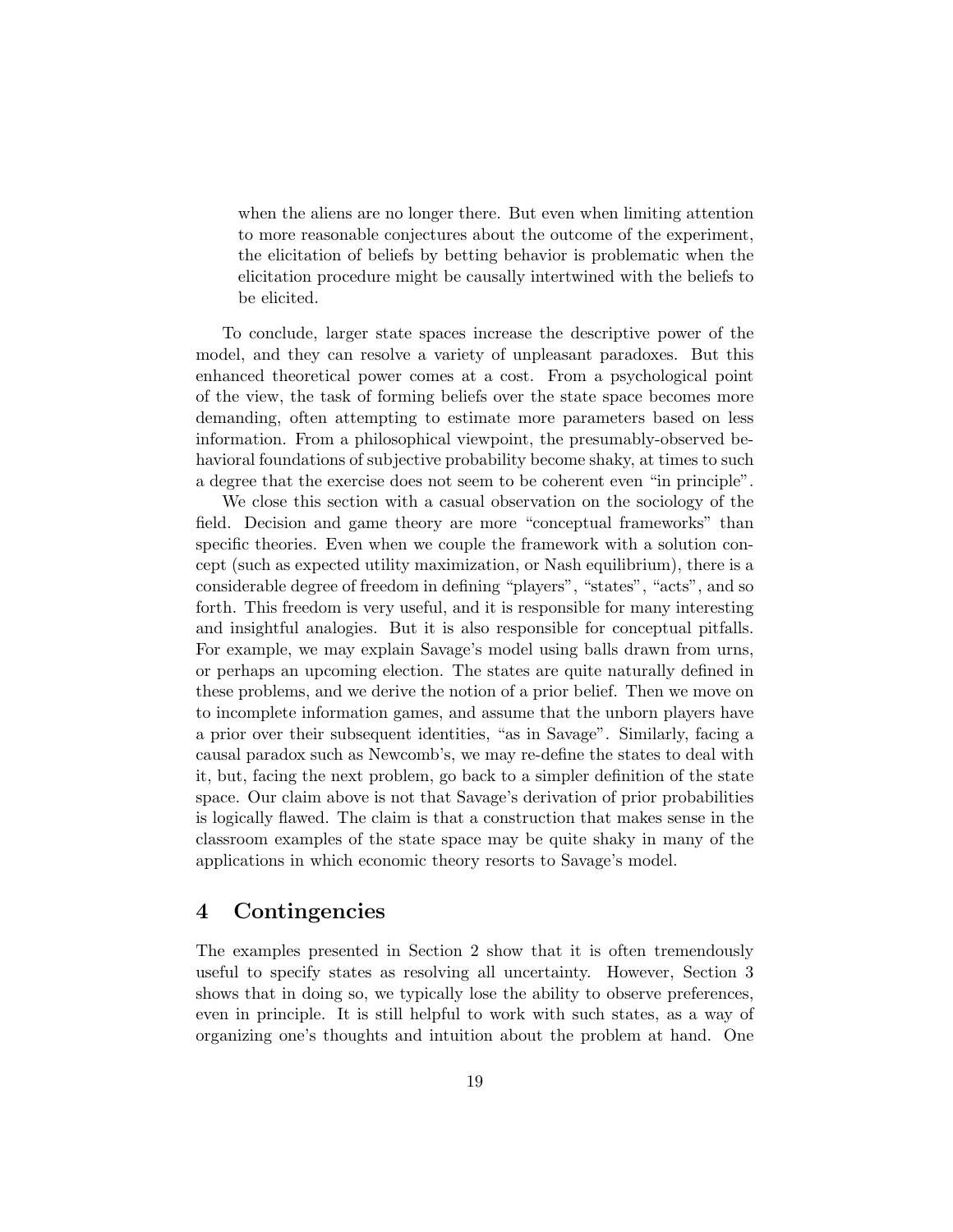may even assume that the agents being modeled are Bayesian (or may choose to be Bayesian oneself). However, one cannot cite Savage as a justification of such Bayesianism – the preference relation that forms the point of departure for Savage's has drifted into obscurity.

This discussion leads us to suggest the following convention: a set S in a decision theoretic model is referred to as a set of contingencies for a decision maker relative to a set of outcomes  $X$  if there exists a complete binary relation  $\succsim$  such that, for any  $f, g \in X^S$ , one can in principle observe a sequence of random variables  $fg_t \in \{0,1\}$  that are conditionally i.i.d. That is, we propose to use the term "contingencies" as follows: when presenting a decision model, and referring to  $S$  as a set of contingencies, the economist makes an implicit claim about observability of choice. In such cases, one can ask whether certain axioms (such as Savage's) hold or not. However, this question might be meaningless if the set S consists of states that are not necessarily contingencies. In such applications one has to be careful about citing axiomatic systems that presuppose observability of all choices.

To consider a prominent example, let us revisit Savage's model. There is a set of states  $S$ , a set of outcomes  $X$ , and a set of acts, which are functions from states to outcomes,  $A \subset X^S$ . A preference relation  $\succsim$  is defined on A. One way to obtain such a model is – as described by Savage  $(1954)$  – to begin with  $S$  and  $X$  as primitive sets, and to define  $A$  as all the functions from the former to the latter, that is  $A \equiv X^{S}$ .<sup>19</sup> If a complete relation  $\succsim$  on A is presumably-observable, we can then say that the original set S consists of contingencies. In accordance with our definition, contingencies are elements of a set S with respect to which preferences between any two acts can be deemed observable. Claiming that a given set  $S$  is a set of contingencies is an implicit claim about what type of data the working economists can gather.

Another way to define the decision theory model is to start with primitive propositions of interest, including two primitive sets  $A$  and  $X$ , and to generate the state space by all the consistent truth value assignments to these propositions. In particular, a state in such a model should specify whether "act a results in outcome x" is correct for any  $a \in A$  and any  $x \in X$ , so that the states are at least as rich as all the functions from  $A$  to  $X$ . The state might have to specify additional information, for example, whether and how preferences depend on the act of measurement. Saying that a set  $S$  is a set

<sup>&</sup>lt;sup>19</sup>This is literally true in Savage's model, but if one selects a subset of acts that are measurable relative to an algebra that is smaller than  $2<sup>S</sup>$  the construction is conceptually identical.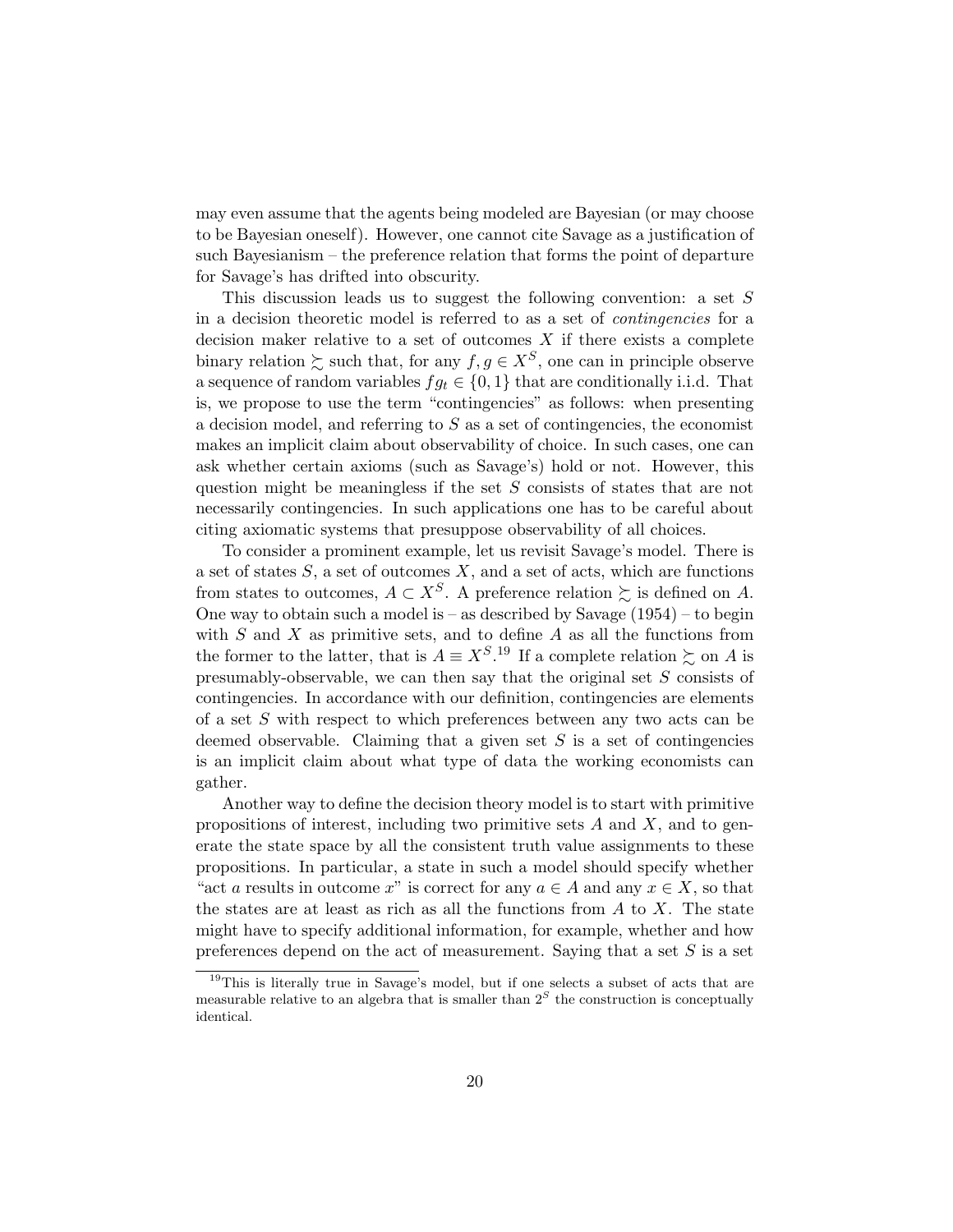of states makes an implicit claim about what is of interest in the problem, namely, that what is not specified by states in  $S$  is immaterial.

Thus, both the claim that  $S$  is a set of contingencies and that it is a set of states are informal claims about the work of an economist who uses the set to model a problem. The first is a claim about observable preferences, the second is a claim about the appropriateness of the model. It is certainly possible that a set  $S$  be both a set of states and of contingencies. For example, a small investor in the stock market can consider all possible values of financial assets, and if we define them as the set  $S$  we can make a reasonable claim that (i) all that is relevant to the investor is described by any  $s \in S$ ; (ii) we can, in principle, attach any monetary outcome to any state s, generating acts, and observe the investor's choices between such acts. In this example the working economist can be praised for successful modeling, capturing all that might matter in a way that it is presumablyobservable. However, in many situations a tension is generated between the two desiderata, and the economist has to choose between allowing enriching the state space, sacrificing observability in the hope of resolving all relevant uncertainty, or vice versa. The five classes of examples given above are viewed as instances in which the standard lore of modeling opted for states that are not contingencies. Clearly, such states provide invaluable theoretical power, but they undermine the claim of observability of preferences, and, with it, the foundations of Bayesianism.

In the exchange between Aumann and Savage (Aumann, 1971; Savage 1971) regarding axioms P3 and P4, Aumann attacked the implicit assumption of state-independent utility, providing as examples the outcomes "swimsuit" and "umbrella", whose utilities change as a function of the weather (described by the state of the world). Savage replied that these goods aren't outcomes, and that an outcome should specify all aspects relevant to the individual's well-being, say, "lying on the beach on a sunny day" or "running for shelter half naked in the rain". He was fully aware of the fact that his model required one to imagine acts that assign an outcome such as "lying on the beach on a sunny day" to the state "Rain". He viewed his own model as asking the reader for some indulgence in imagining that the decision maker had preferences over all such acts and that these preferences satisfied P1-P7.

We would re-phrase Savage's answer by using the term "contingency". We can view rain and sun as contingencies, and elicit beliefs about these events. The exercise is relatively simple if the outcomes,  $X$ , are only monetary. In this case, Savage's axioms might even hold.<sup>20</sup> However, as pointed

 $^{20}$ Obviously, for P6 to hold one would have to enrich the set of contingencies and think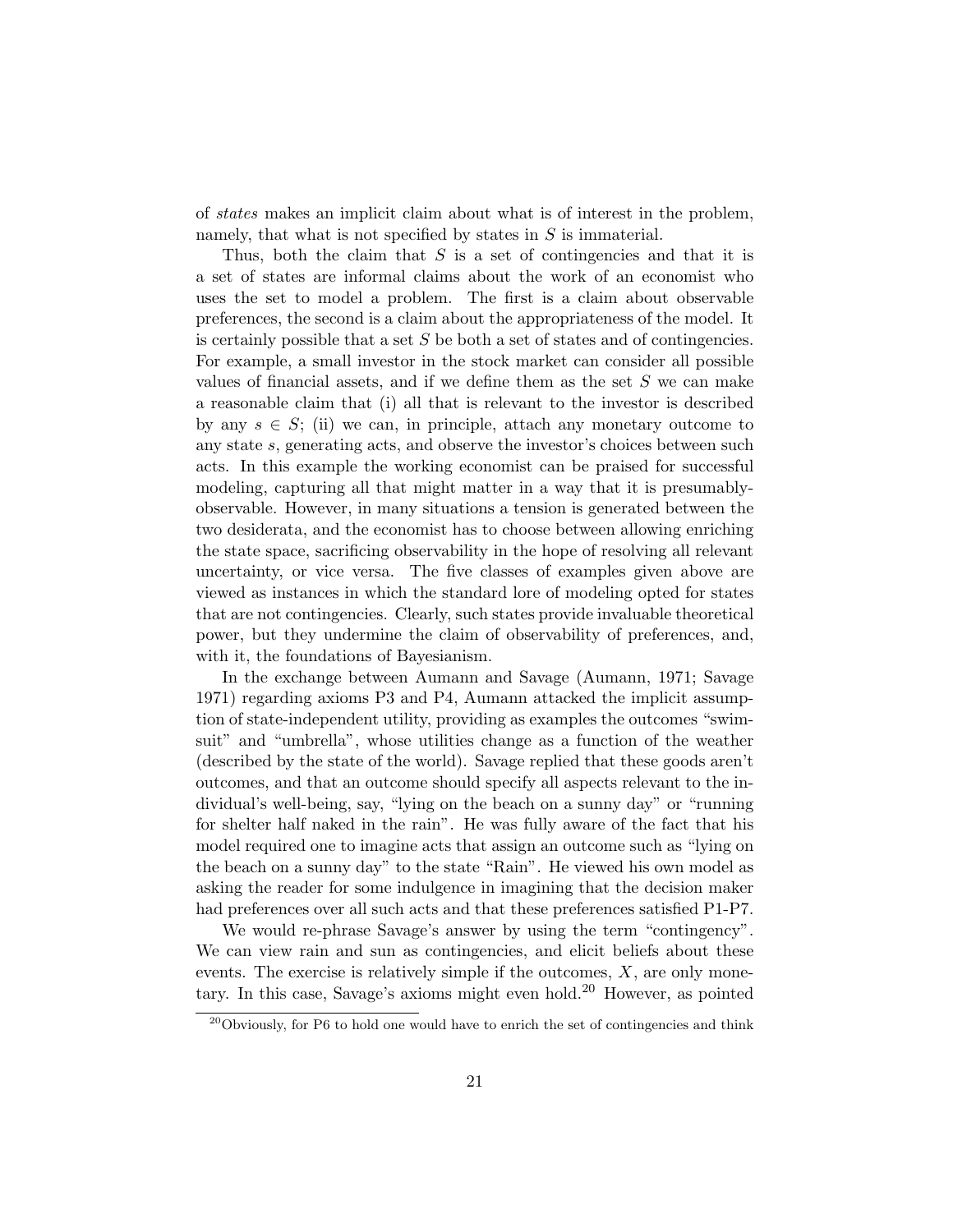out by Aumann, if  $X$  includes the outcomes "swimsuit" and "umbrella", while S remains a set of contingencies,  $P3$  and  $P4$  are violated. As a way to retain the basic structure, Savage suggested to redefine the set of outcomes, to obtain  $X'$ , such that "swimsuit" and "umbrella" are functions from  $S$ to  $X'$ . However, S is no longer a set of contingencies relative to  $X'$ : since all functions from states to outcomes are to be considered, the model deals with a complete relation  $\succsim$  over  $(X')^S$ . Such a relation can be imagined, and some decision makers might find it very useful in order to organize their thinking about the problem. But one cannot argue that it is observable. The claim that one can observe repeated choices between acts that involve "lying on the beach on a sunny day" at the state "rain" is hardly tenable.

The definition of contingencies is even more problematic when the states of the world involve uncertainty about one's life or health (physical or psychological). In the example above, one would be hard-pressed to find a database with actual choices between all the acts  $(X')^{S}$ , but such hypothetical choices could still be imagined by the decision maker. By contrast, when part of the uncertainty has to do with one's mental or physical ability to experience outcomes, even these hypothetical choices become a stretch of imagination for most people. Savage was aware of these limitations. Ridiculing his own mental exercise, he wrote, "... I should not mind being hung so long as it be done without damage to my health or reputation" (Savage, 1971, p. 307). Being hanged is clearly not a contingency. The assumption that a working economist can gather data about the decision maker's preferences over acts attaching any imaginable outcome to the event in which he is hung is plainly not true. Moreover, such acts become so difficult to imagine, that a complete binary relation over them might even cease to be useful as a way of organizing one's thoughts.

Note that what is considered to be an acceptable idealization of contingencies may depend on the decision maker in question. For example, suppose we wish to elicit the decision maker's beliefs about a financial crisis. If we are dealing with a small investor, we can imagine offering her a collection of financial assets that would match practically any financial outcome to any contingency. In particular, we can offer her a bet that would make her very rich if the DJIA loses 50% of its value. By contrast, if we are considering a very rich decision maker, who owns large shares in many DJIA companies, such an exercise would become harder to execute for us in a lab, and even hard for the decision maker to imagine. Along similar lines, we can ask a resident of Country A to consider various bets on a military coup in Country

of "rain" and "sun" as events in this space.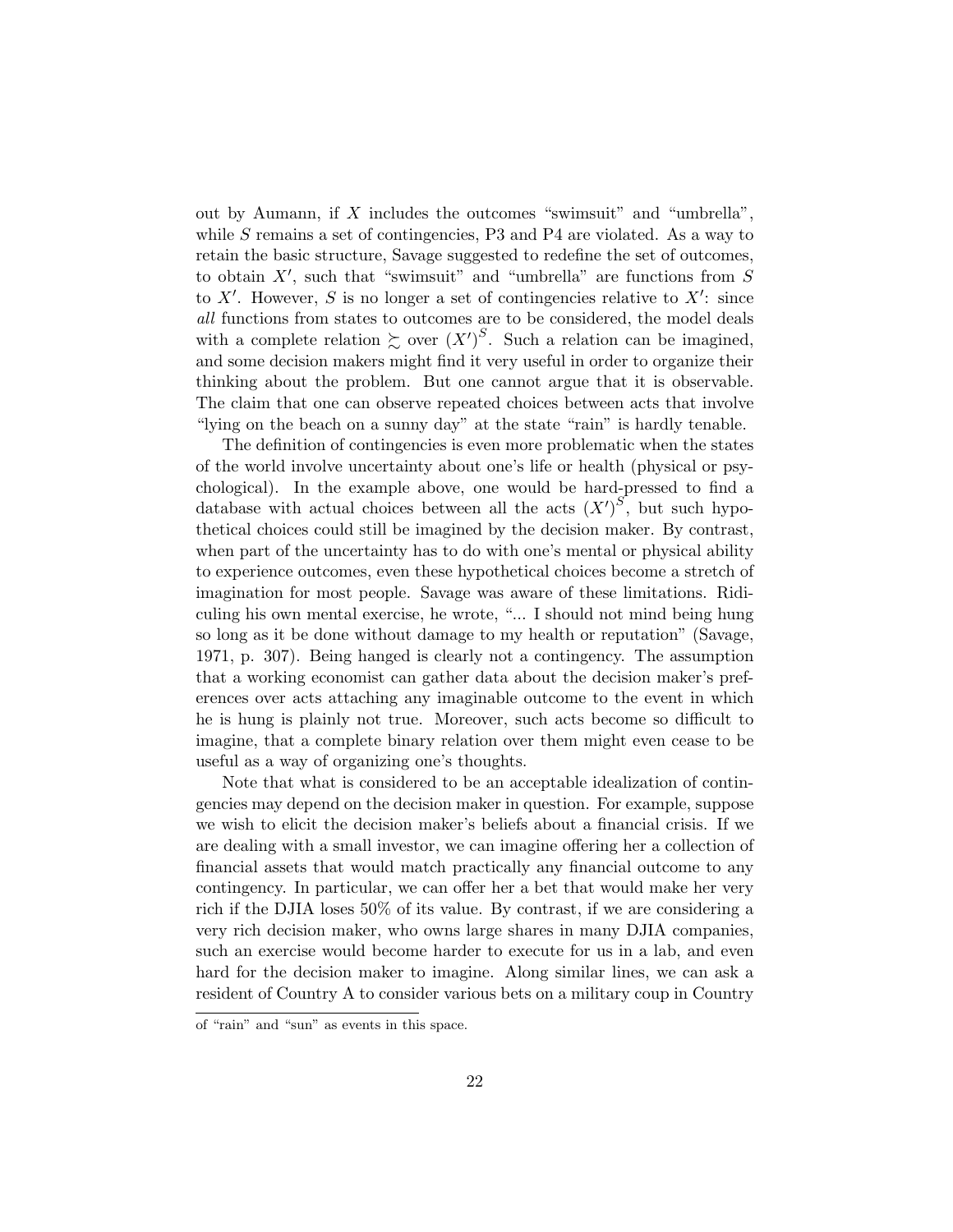B, but it may not make sense to assume that the choices of Country A's leader between such bets are observable. In other words, we can think of Savage being hanged as a contingency for us, but probably not for him.

## 5 Conclusion

If we define states as describing all relevant uncertainty—including all possible causal relationships between acts and states, all possible causal relationships between the measurement procedure and the measured phenomenon, and also the history that preceded the decision maker's birth—then there is little hope for arguing that we can observe beliefs over such states. In response, we propose applying axiomatic decision theories to cases in which states can be viewed as contingencies. We can then at least imagine constructing decision problems that will reveal preferences over actions, allowing us to attach meaningful interpretations to beliefs and preferences. By contrast, in problems involving state-outcome pairs that cannot plausibly appear in any real decision problem, one should be careful in citing Savage as a foundation for Bayesianism. We may still enjoy the beauty and simplicity of this approach, but we cannot refer to it as the only coherent way of decision making.

## 6 Bibliography

Afriat, S. N. (1967), "The Construction of a Utility Function from Expenditure Data", *International Economic Review*, 8: 67-77.

Andreoni, J. (1990), "Impure Altruism and Donations to Public Goods: A Theory of Warm-Glow Giving", *Economic Journal*, **100**: 464-477.

Anscombe, F. J., and R. J. Aumann (1963), "A Definition of Subjective Probability", The Annals of Mathematics and Statistics, 34: 199-205.

Aumann, R. J. (1971), "Letter from Robert Aumann to Leonard Savage, 8 January 1971," in Robert Aumann (2000), Collected Papers, Volume 1, pp. 305-306. Cambridge: MIT Press.

Aumann, R. J. (1976), "Agreeing to Disagree", Annals of Statistics, 4: 1236-1239.

Aumann, R. J. (1987), "Correlated Equilibrium as an Expression of Bayesian Rationality", Econometrica, 55: 1-18.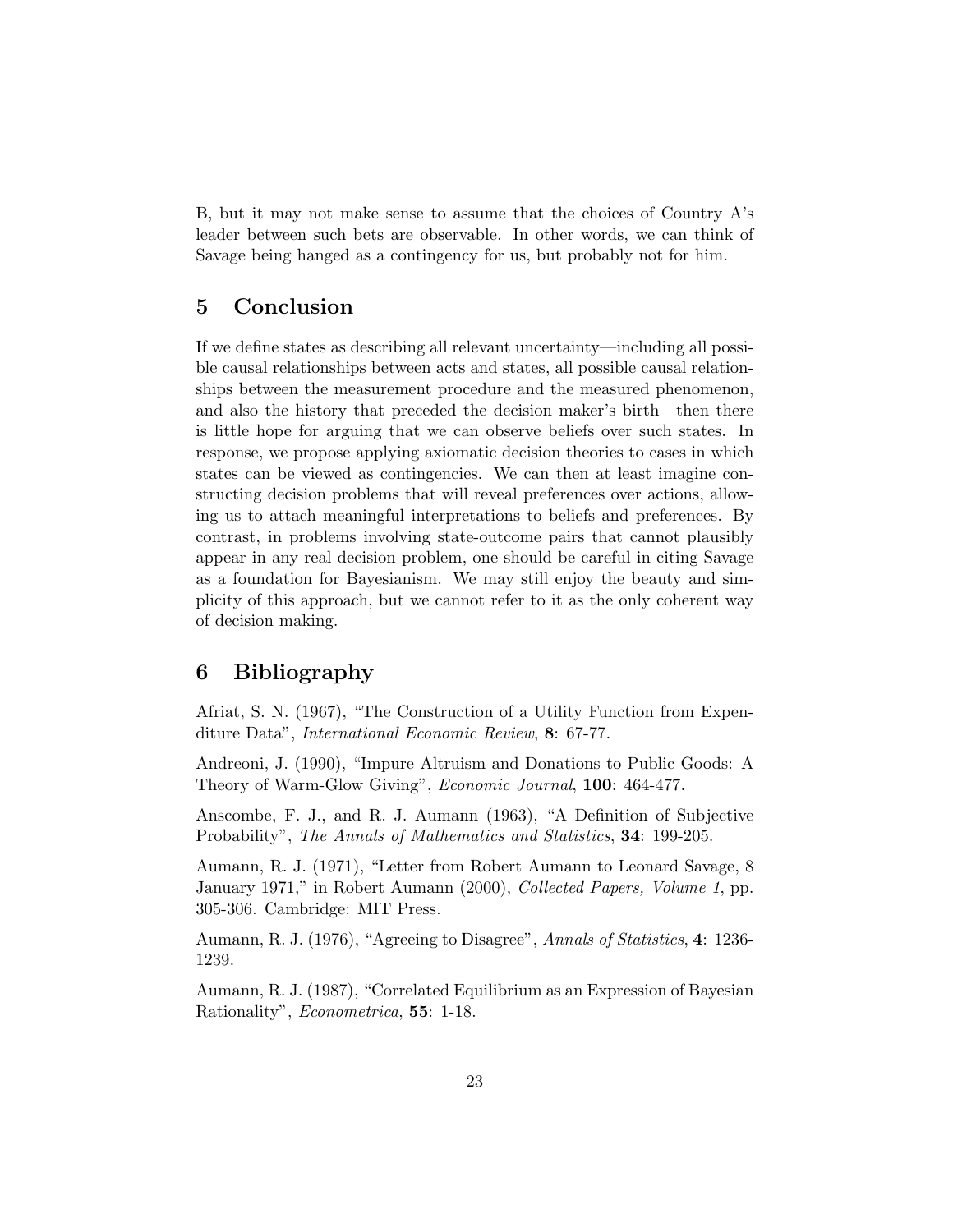Borel, E. (1924a), "A propos d'un traité de probabilité", Revue philosophique, 98: 321-336.

Borel, E. (1924b), Elements de la theorie des probabilites, Paris: Librairie Scientifique Hermann.

Brandenburger, A., and E. Dekel (1987), "Rationalizability and Correlated Equilibria", Econometrica, 55: 1391-1402.

de Finetti, B. (1931), "Sul Significato Soggettivo della Probabilità", Fundamenta Mathematicae, 17: 298-329.

———– (1937), "La Prevision: ses Lois Logiques, ses Sources Subjectives", Annales de l'Institut Henri Poincare, 7: 1-68.

Evren, O., and S. Minardi (2017), "Warm-Glow Giving and Freedom to be Selfish", Economic Journal, 127: 1381-1409.

Feinberg, Y. (2000), "Characterizing Common Priors in the Form of Posteriors", Journal of Economic Theory, 91: 127-179.

Gibbard, A., and W. L. Harper (1978), "Counterfactuals and Two Kinds of Expected Utility", Foundations and Applications of Decision Theory, 1: 125-162.

Gilboa, I. (2009), Theory of Decision under Uncertainty, Cambridge: Cambridge University Press.

Gilboa, I., A. Postlewaite, and D. Schmeidler (2009), "Is It Always Rational to Satisfy Savage's Axioms?", Economics and Philosophy, 25: 285-296.

 $-$  (2012), "Rationality of Belief", *Synthese*, **187**: 11-31.

Gilboa, I., and D. Schmeidler (1995), "Case-Based Decision Theory", The Quarterly Journal of Economics, 110: 605-639.

Grice, H. P. (1957), "Meaning", The Philosophical Review, 66: 377-388.

Gul, F., and W. Pesendorfer (2008), "The Case for Mindless Economics", in The Foundations of Positive and Normative Economics: A Handbook, Andrew Caplin and Andrew Schotter (Eds.), Oxford: Oxford University Press.

Harsanyi, J. C. (1967), "Games with Incomplete Information Played by "Bayesian" Players, I-III: Part I. The Basic Model", Management Science, 14: 159-182.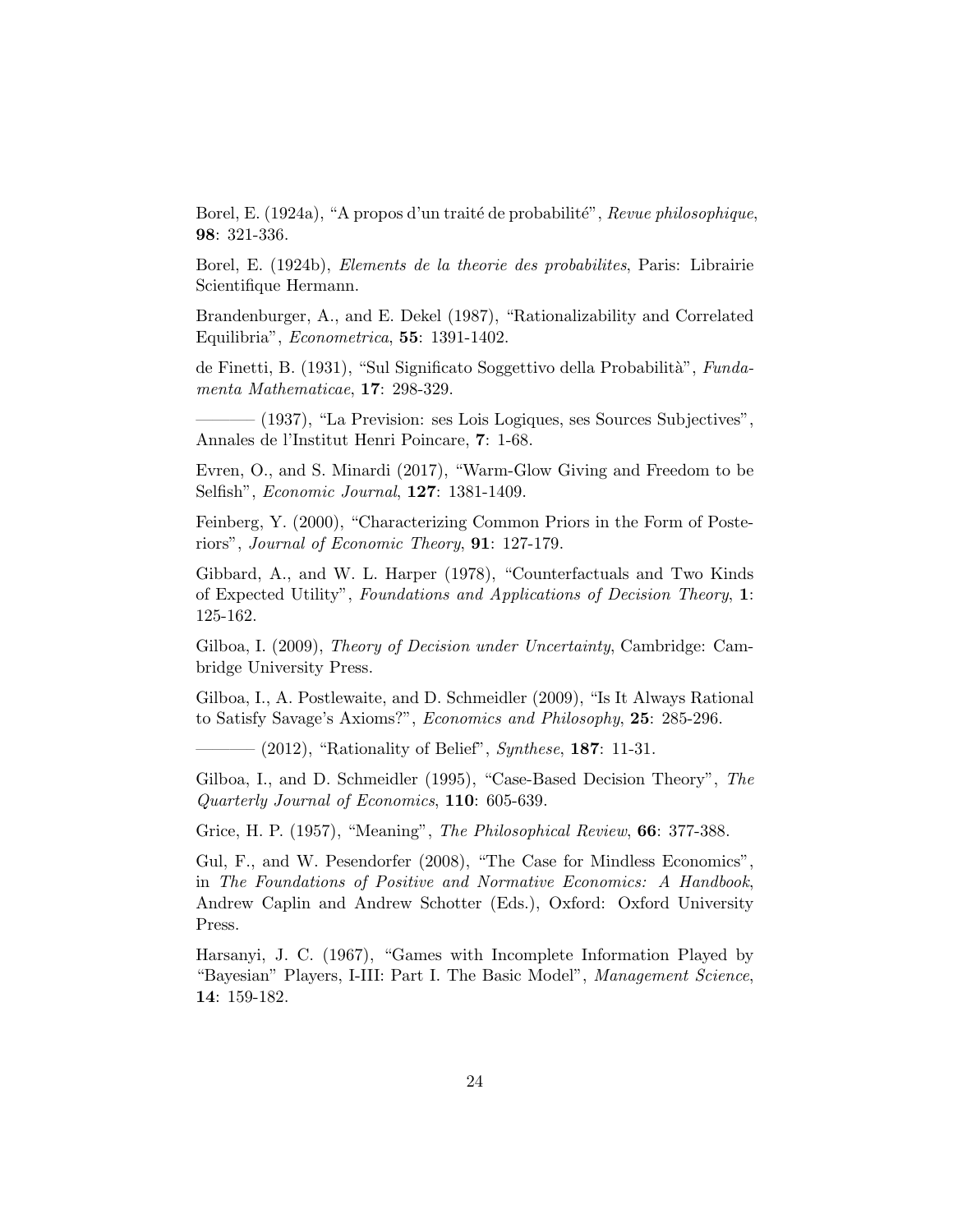Harsanyi, J. C. (1968), "Games with Incomplete Information Played by "Bayesian" Players, I-III. Part II. Bayesian Equilibrium Points", Management Science, 14: 320-334.

Jeffrey, R. C. (1965), *The Logic of Decision*, New York: McGraw-Hill.

Karni, E. (2017), "States of Nature and the Nature of States", Economics and Philosophy, 33: 73-90.

Karni, E., and D. Schmeidler (1991), "Utility Theory with Uncertainty", in Handbook of Mathematical Economics, Vol. 4, Werner Hildenbrand and Hugo Sonnenschein (Eds.), New York: Elsevier Science.

Kolmogorov, A. (1956 (originally 1933)), Foundations of the Theory of Probability, New York: Chelsea.

Luce, R. D., and H. Raiffa (1989 (originally 1957)), Games and Decisions, New York: Dover Publications, Inc..

Madrian, B. C., and D. F. Shea (2001), "The Power of Suggestion: Inertia in 401(k) Participation and Savings Behavior", The Quarterly Journal of Economics, 116: 1149-1187.

Milgrom, P. R., and N. Stokey (1982), "Information, Trade, and Common Knowledge", Journal of Economic Theory, 26: 17-27.

Morris, S. (1997), "Risk, uncertainty and hidden information", Theory and Decision, 42: 235-269.

Mukerji, S. (1997), "Understanding the Nonadditive Probability Decision Model", Economic Theory, 9: 23-46.

Nozick, R. (1969), "Newcomb's problem and two principles of choice", in Essays in Honor of Carl G. Hempel, Nicholas Rescher (ed.), Dordrecht Holland: Reidel, pp. 114-146.

Pascal, B. (1670), Pensees. Translated by W. F. Trotter, London: Dent, 1910.

Ramsey, F. P. (1926a), "Truth and Probability", in R. Braithwaite (ed.), (1931), The Foundation of Mathematics and Other Logical Essays. London: Routledge and Kegan.

Ramsey, F. P. (1926b), "Mathematical Logic", Mathematical Gazette, 13: 185-194.

Rawls, J. (1971), A Theory of Justice, Cambridge: Cambridge University Press.